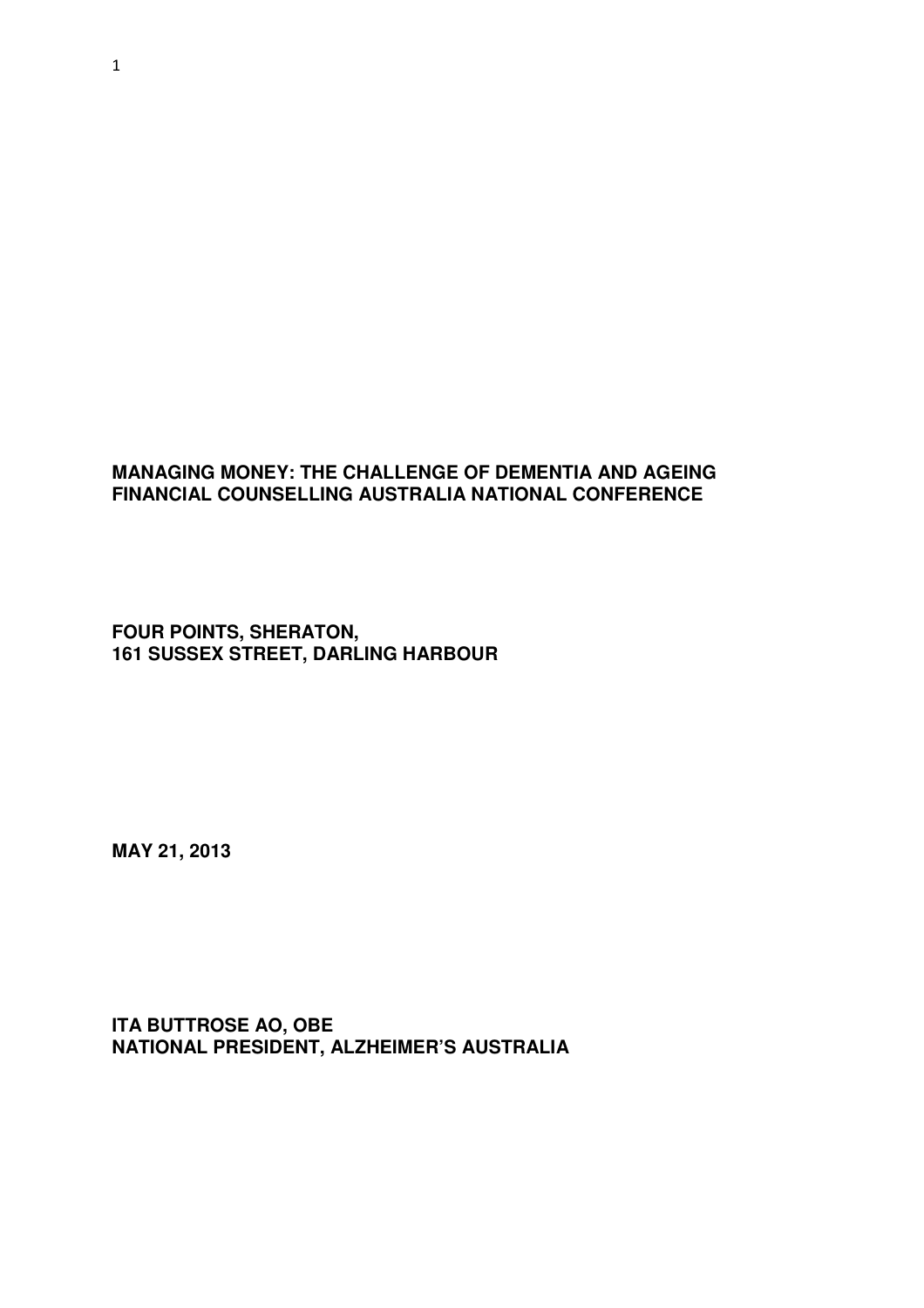**I AM GRATEFUL FOR THE OPPORTUNITY TO TALK WITH YOU TODAY ABOUT DEMENTIA.** 

**I THINK IT IS PROBABLY NO SECRET THAT POSITIVE AGEING AND DEMENTIA ARE SUBJECTS I AM PASSIONATE ABOUT.** 

**I AM PASSIONATE TOO IN THE BELIEF THAT AS PRESIDENT OF ALZHEIMER'S AUSTRALIA WE CANNOT DO IT ALL BY OURSELVES IN THE ADVOCACY, POLICY AND SERVICES THAT WE PROVIDE.** 

**WE NEED PARTNERSHIP AND ORGANISATIONS LIKE YOURS TO CONVEY THE MESSAGE ABOUT THE IMPORTANCE OF BETTER UNDERSTANDING DEMENTIA, END OF LIFE ISSUES AND THE IMPORTANCE OF PLANNING AHEAD.** 

**I WOULD THINK THAT MANY OF YOU WOULD HAVE A BROAD UNDERSTANDING OF DEMENTIA.**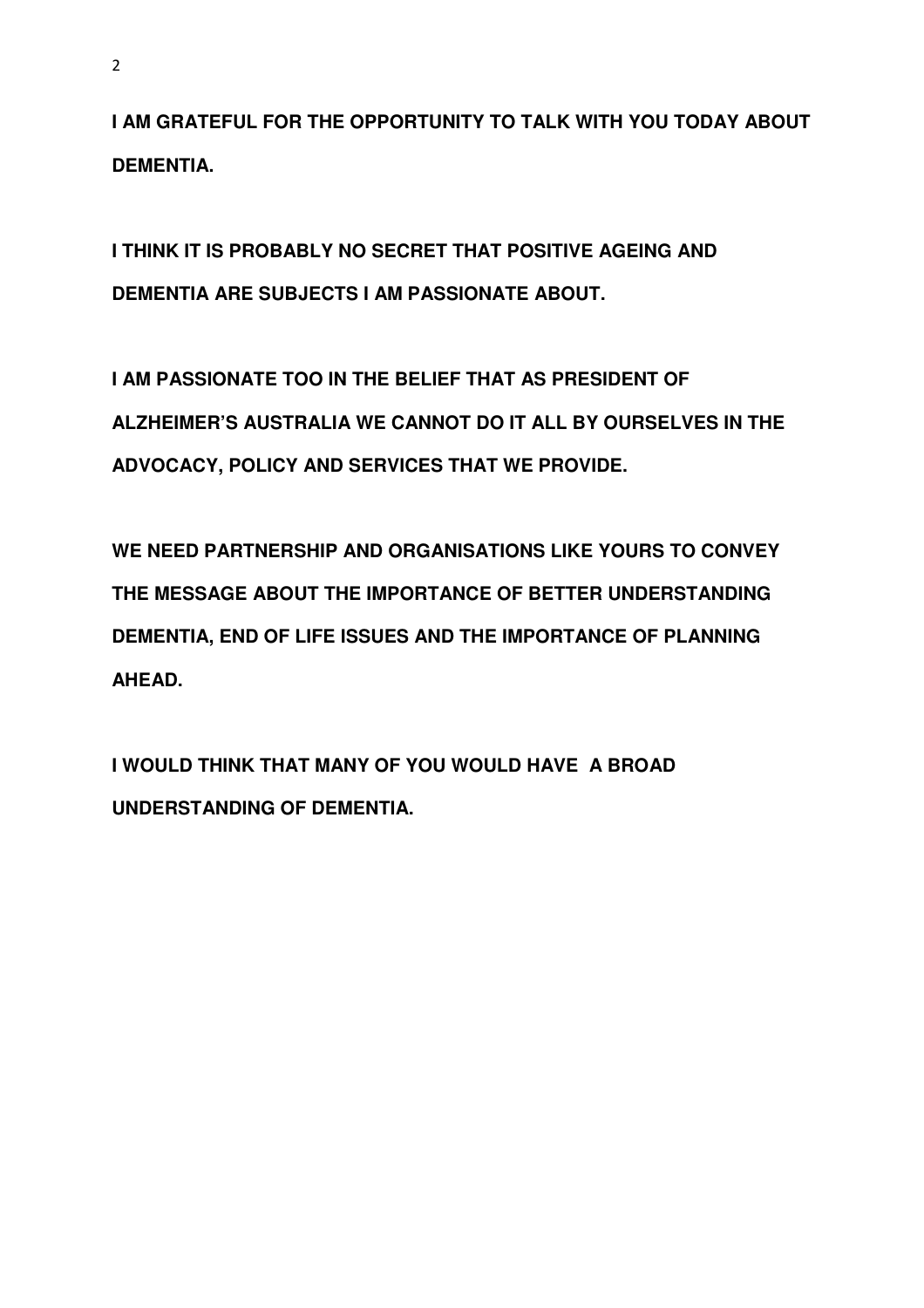**YOU WILL KNOW THAT DEMENTIA IS AN INSIDIOUS DISEASE THAT DAMAGES THE BRAIN BY DESTROYING BRAIN CELLS AND THE CONNECTIONS BETWEEN THEM.** 

**AND YOU WILL PROBABLY ASSOCIATE DEMENTIA WITH ALZHEIMER'S DISEASE AND LOSS OF MEMORY, AS DO WELL OVER 90 PER CENT OF AUSTRALIANS.** 

**FEWER PEOPLE UNDERSTAND THAT THERE ARE MORE THAN 100 CAUSES OF DEMENTIA AND THAT THE VARIOUS CAUSES, WHETHER ALZHEIMER'S DISEASE, VASCULAR DISEASE OR OTHER DEMENTIAS ARE OFTEN MIXED TOGETHER.** 

**DEMENTIA CAN AFFECT PEOPLE OF ALL AGES INCLUDING PEOPLE WHO ARE RELATIVELY YOUNG. RIGHT NOW, THERE ARE SOME 24,000 AUSTRALIANS UNDER 65 WITH YOUNGER ONSET DEMENTIA.**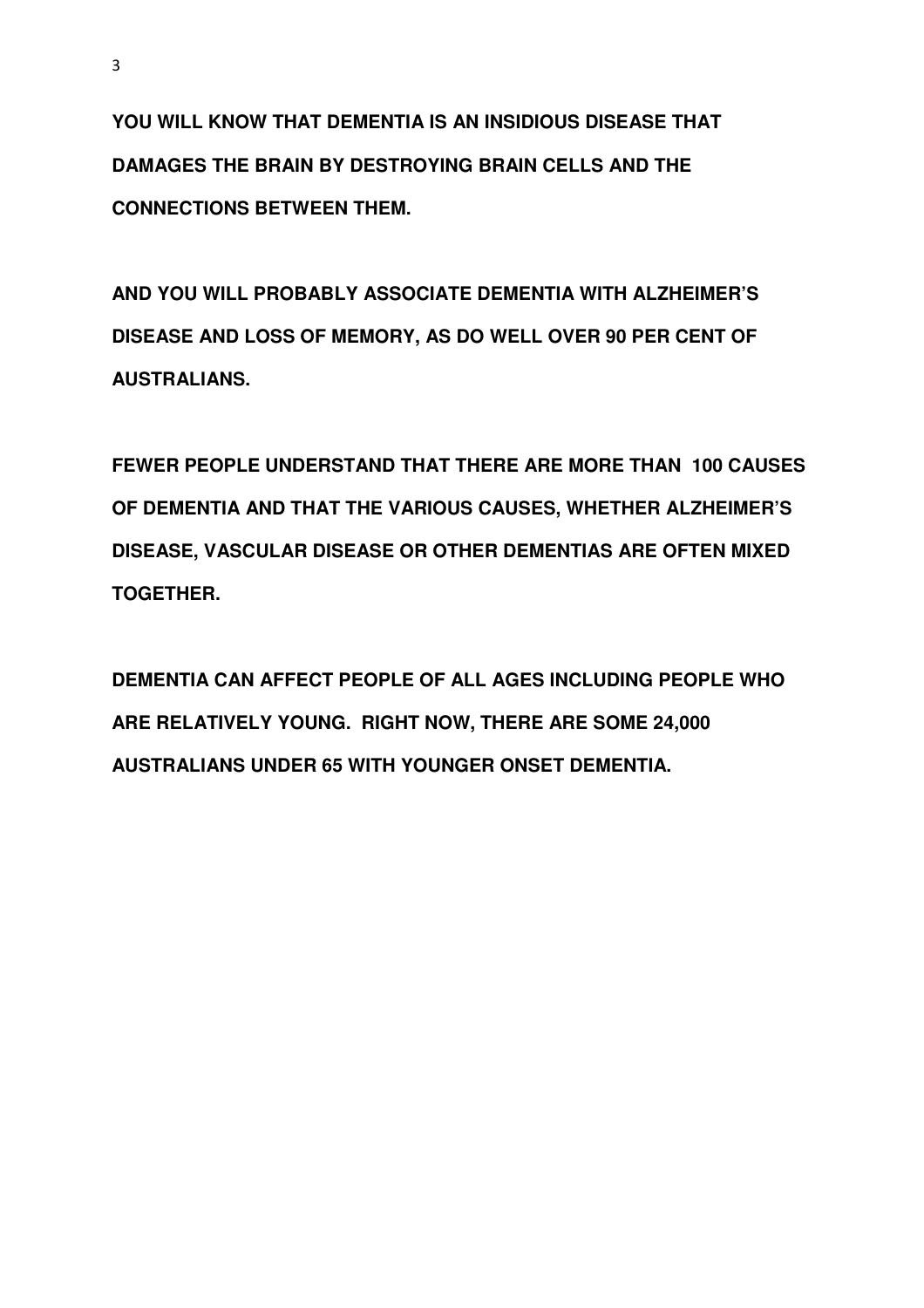**IT IS IMPORTANT TO UNDERSTAND THAT THE PHYSICAL COMORBIDITIES OF DEMENTIA ARE CONNECTED WITH MANY OTHER ISSUES INCLUDING VASCULAR DISEASE, FALLS, EPILEPSY, DIABETES, SMOKING AND EXCESSIVE ALCOHOL.** 

**THAT'S JUST A FEW OF THEM – I CAN ASSURE YOU THAT THE LIST IS MUCH LONGER.** 

**THE GOOD WORK OF ALZHEIMER'S AUSTRALIA OVER THE LAST DECADE HAS HELPED TO PROMOTE AN UNDERSTANDING OF THE MAGNITUDE OF THE ISSUE OF DEMENTIA.** 

**MEMBERS AND SENATORS IN OUR FEDERAL PARLIAMENT – AND WE NOW HAVE 48 PARLIAMENTARY DEMENTIA CHAMPIONS – FREQUENTLY QUOTE USE THE EVIDENCE BASE THAT ALZHEIMER'S AUSTRALIA HAS GENERATED OVER THE LAST TEN YEARS WHEN THEY TALK ABOUT THE DISEASE.** 

**THERE ARE CURRENTLY MORE THAN 320,000 AUSTRALIAN MEN AND WOMEN WITH DEMENTIA; BY 2050, WILL BE ABOUT 900,000 CASES.**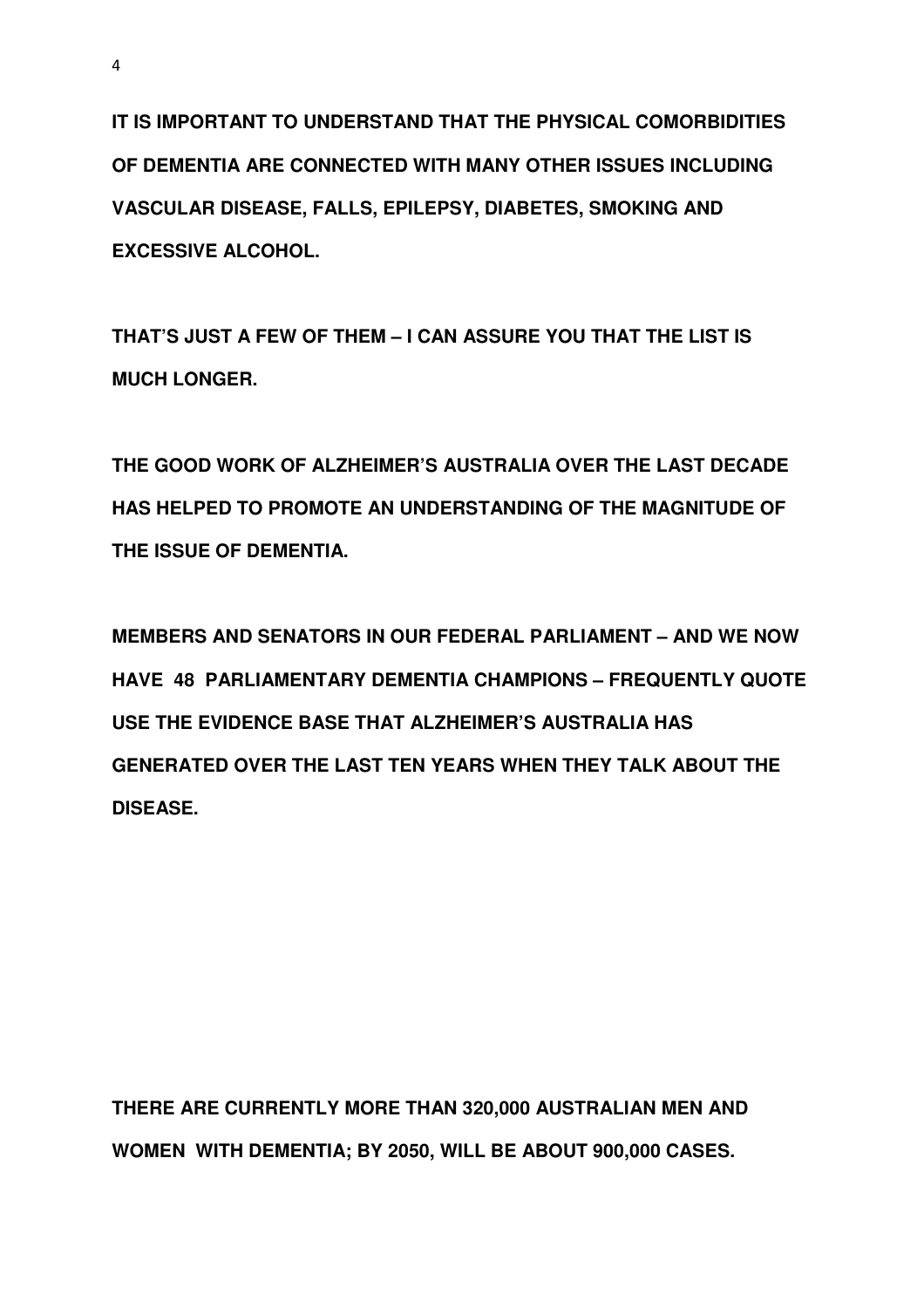**1700 NEW CASES OF DEMENTIA ARE DIAGNOSED EACH WEEK IN AUSTRALIA – THAT'S ONE NEW CASE EVERY SIX MINUTES.**

**DEMENTIA ALREADY SIGNIFICANTLY IMPACTS ON THE HEALTH AND CARE BUDGET – IT TOTALS SOME \$5 BILLION ANNUALLY. BY 2030 DEMENTIA WILL BE AUSTRALIA'S THIRD LARGEST AREA OF HEALTH EXPENDITURE.** 

**THESE STATISTICS REINFORCE THE ECONOMIC IMPACT OF DEMENTIA ON OUR SOCIETY. THEY HAVE BEEN THE CORNER STONE OF OUR ADVOCACY TO GOVERNMENT BECAUSE THAT IS WHAT TREASURY AND DEPARTMENTS OF FINANCE FOCUS UPON.** 

**HOWEVER IT IS THE HUMAN AND SOCIAL ELEMENT OF DEMENTIA THAT GREATLY CONCERNS ME.**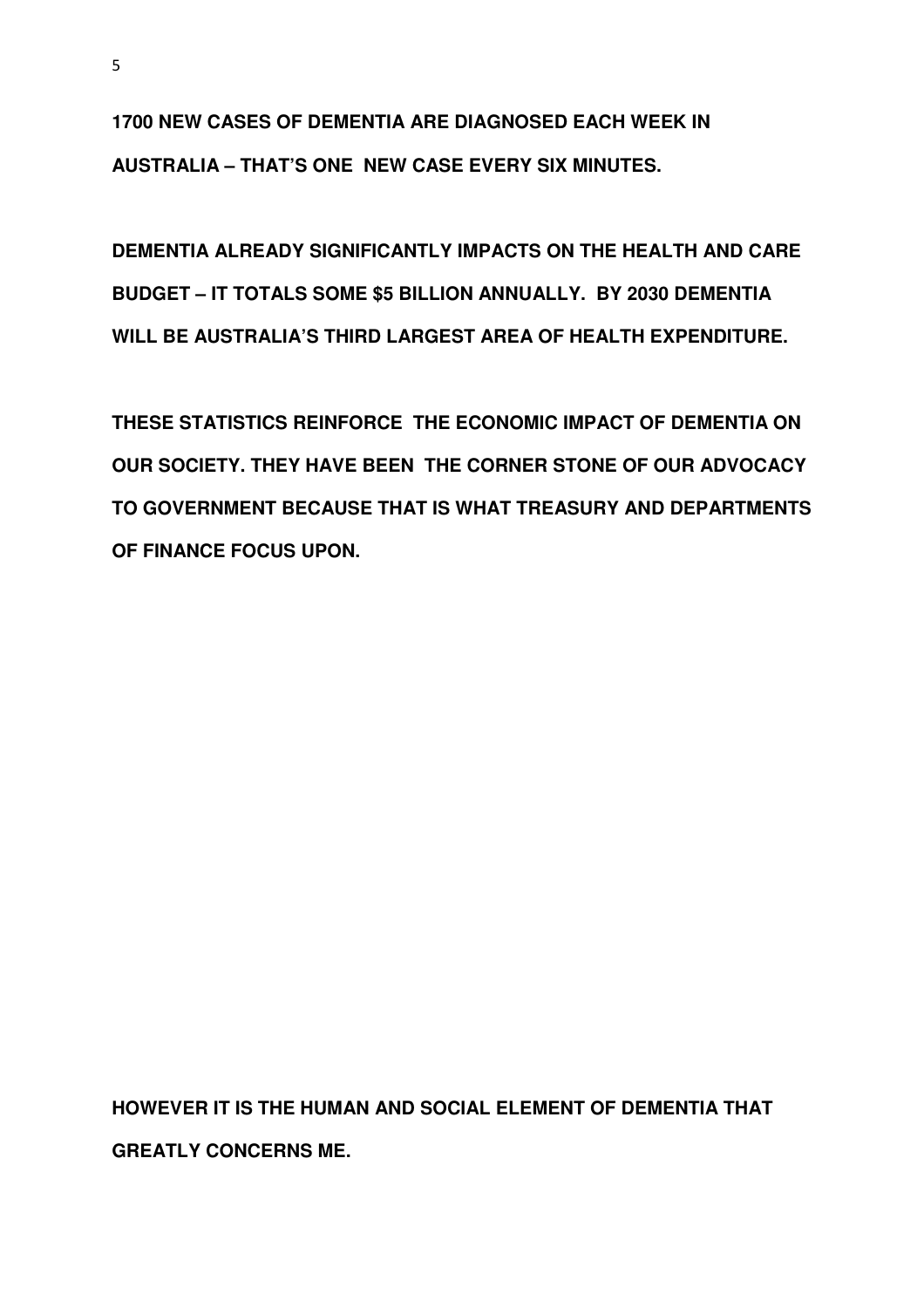**I WAS THE PRIMARY CARER FOR MY DAD WHO HAD VASCULAR DEMENTIA, THE SECOND MORE COMMON DEMENTIA AFTER ALZHEIMER'S. ALZHEIMER'S DISEASE IS THE MOST COMMON AND ACCOUNTS FOR 50-70 PER CENT OF ALL CASES.** 

**I KNOW ALL TOO WELL AT A PERSONAL LEVEL THE TEARS AND LAUGHTER THAT ACCOMPANY THE JOURNEY WITH DEMENTIA.** 

**I WOULD NOT FOR ONE MOMENT ROMANTISE THAT JOURNEY BECAUSE IT IS A JOURNEY THAT BRINGS GREAT TORMENT AND FRUSTRATION TO THE INDIVIDUAL AND ENORMOUS STRESS FOR THE FAMILY CARER.** 

**DEMENTIA IS DEVASTATING BECAUSE IT IS PROGRESSIVE AND TERMINAL. MY OWN EXPERIENCE AND THOSE OF THE MANY FAMILY CARERS OF PEOPLE WITH DEMENTIA THAT I MEET AS THE PRESIDENT OF ALZHEIMER'S AUSTRALIA, IS THAT WE KNEW IN OUR HEARTS THAT SOMETHING WAS WRONG YEARS BEFORE THE DIAGNOSIS WAS MADE.**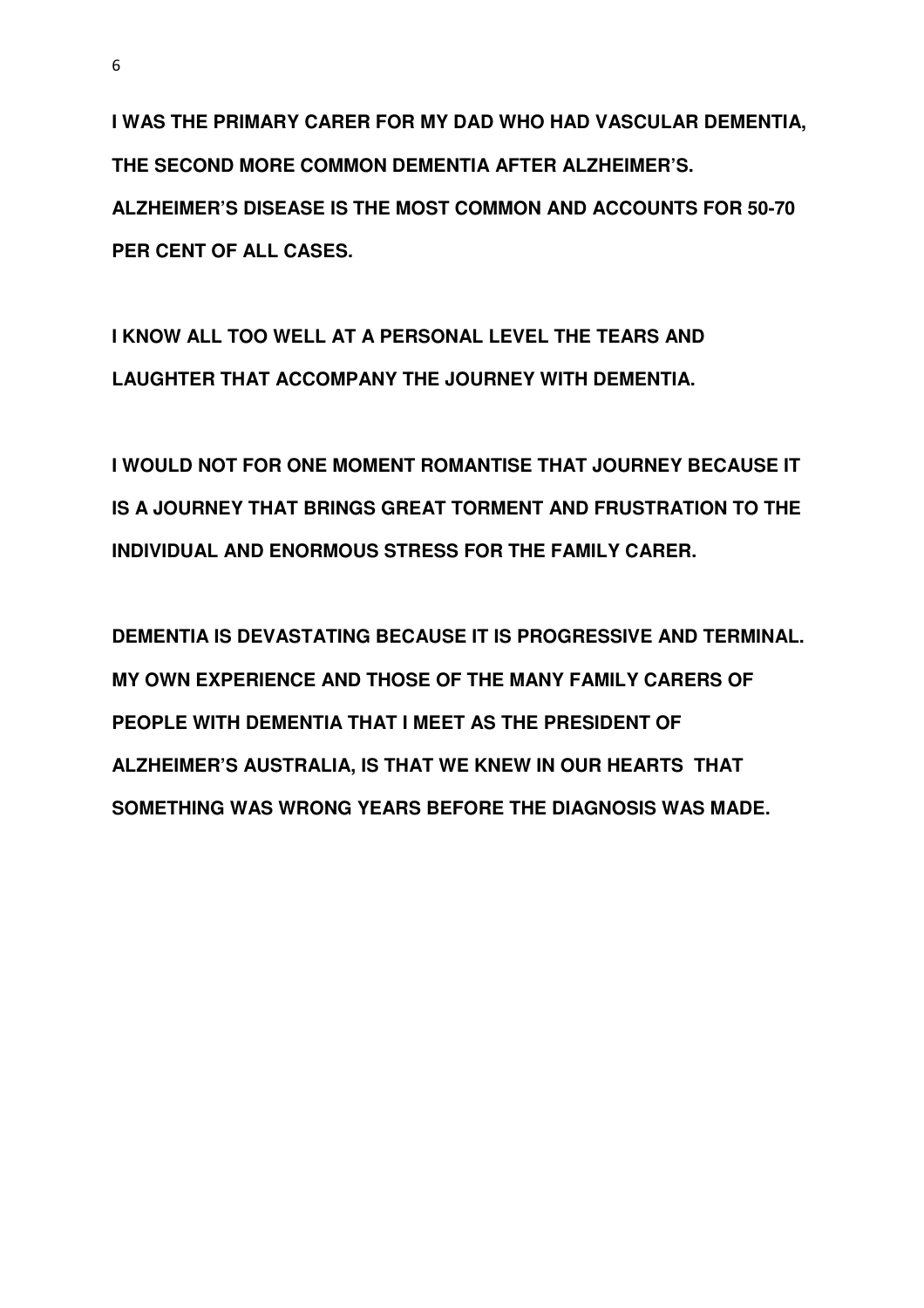**THERE ARE SO MANY SMALL TELL-TALE SIGNS THAT DEVELOP OVER THE YEARS, NOT JUST IN TERMS OF LOSS OF SHORT TERM MEMORY BUT IN RESPECT OF EMOTIONAL CHANGES, LOSS OF WORDS AND PROBLEMS IN COMMUNICATING, DEPRESSION AND AN INCREASING INABILITY TO ORGANISE LIFE AND DEAL WITH IT.** 

**DENIAL IS SO EASY AND MEDICAL PROFESSIONALS FOR THEIR PART HAVE DIFFICULTY DIFFERENTIATING THE DIAGNOSIS OF DEMENTIA FROM STRESS AND DEPRESSION.** 

**FOR THE FAMILY CARER THE JOURNEY WITH DEMENTIA IS A ROLLER COASTER.** 

**THE GREATEST CHALLENGE IS REMEMBERING THAT THE PERSON YOU CARE FOR IS STILL THE PERSON YOU LOVE.** 

**DESPITE THE CHANGES IN COGNITIVE CAPACITY AND BEHAVIOURS, THE PERSON WITH DEMENTIA WILL CONSTANTLY REMIND YOU IN SMALL WAYS ABOUT WHO THEY ARE AND WHO THEY ALWAYS HAVE BEEN.**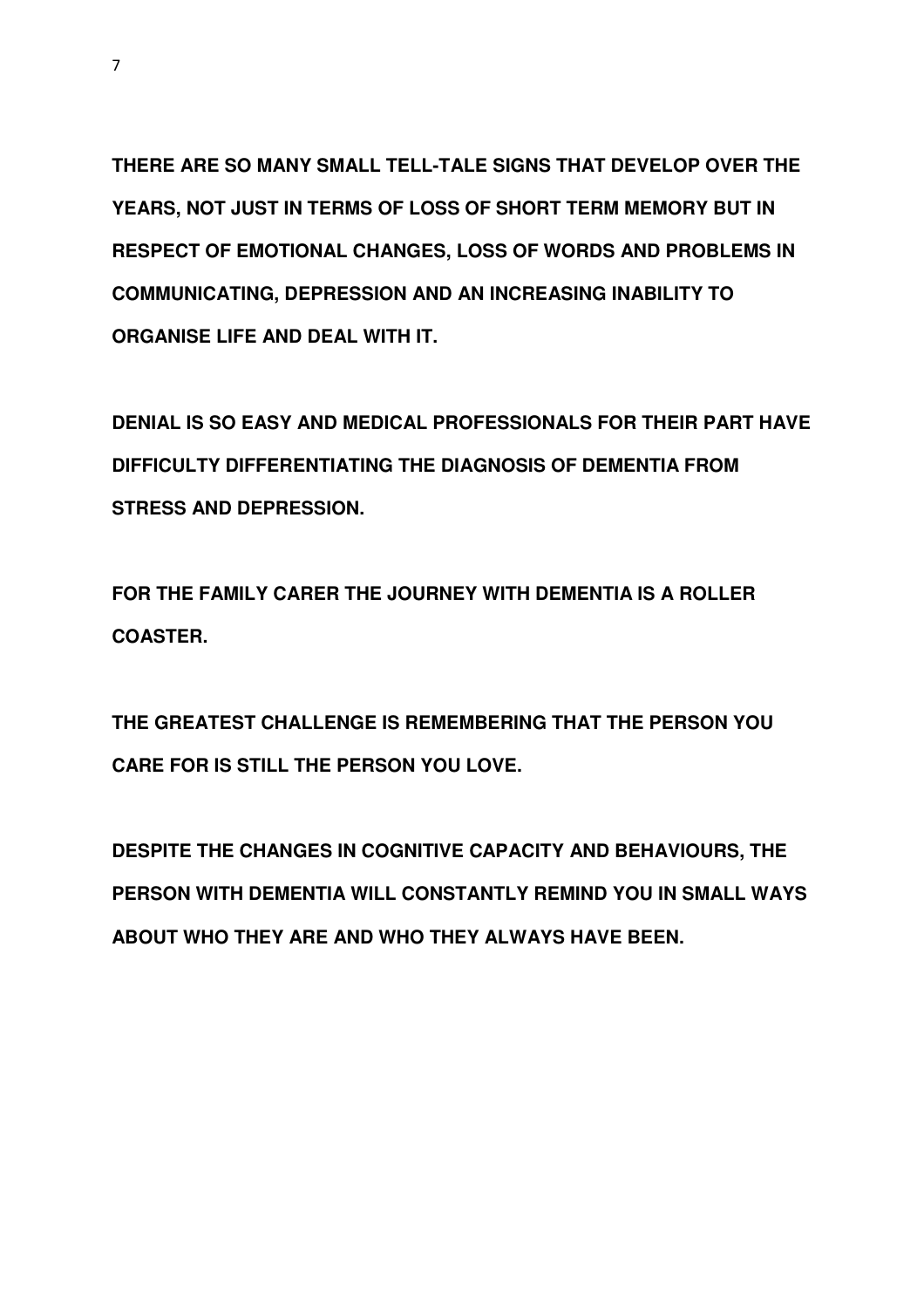**THERE WILL BE THE OCCASIONAL FLASHES OF HUMOUR. AND JUST WHEN YOU THOUGHT ALL WAS LOST, THERE WILL BE FLASHES OF RECOGNITION – LIKE JOHN, THE MAN WHO TWEETED ME RECENTLY ABOUT HIS MOTHER, WHO HAS ALZHEIMER'S.** 

**MY MOTHER HAS FORGOTTEN EVERYTHING HE TWEETED, EXCEPT THE SONG SHE USED TO SING FOR ME WHEN I WAS A LITTLE BOY.** 

**I TWEETED BACK THAT I WAS SURE IT WAS BECAUSE HIS MOTHER'S MEMORY WAS LINKED TO HER LOVE FOR HIM, WAS THE REASON WHY SHE WAS ABLE TO REMEMBER.** 

**THERE ARE MOMENTS OF LAUGHTER DURING THE DEMENTIA JOURNEY TOO.** 

**LIKE THE TIME DAD WAS IN ROYAL NORTH SHORE HOSPITAL HAVING A PACEMAKER FITTED…STRANGE SHIP THIS ETC…AFTERNOON TEA ON THE WEEKEND… YOU LOOK WELL GRANDPA. YES I'VE BEEN ON A CRUISE ETC.** 

**YOU HAVE TO LAUGH SOMETIMES OR YOU'D PROBABLY SPEND TOO MUCH TIME CRYING.**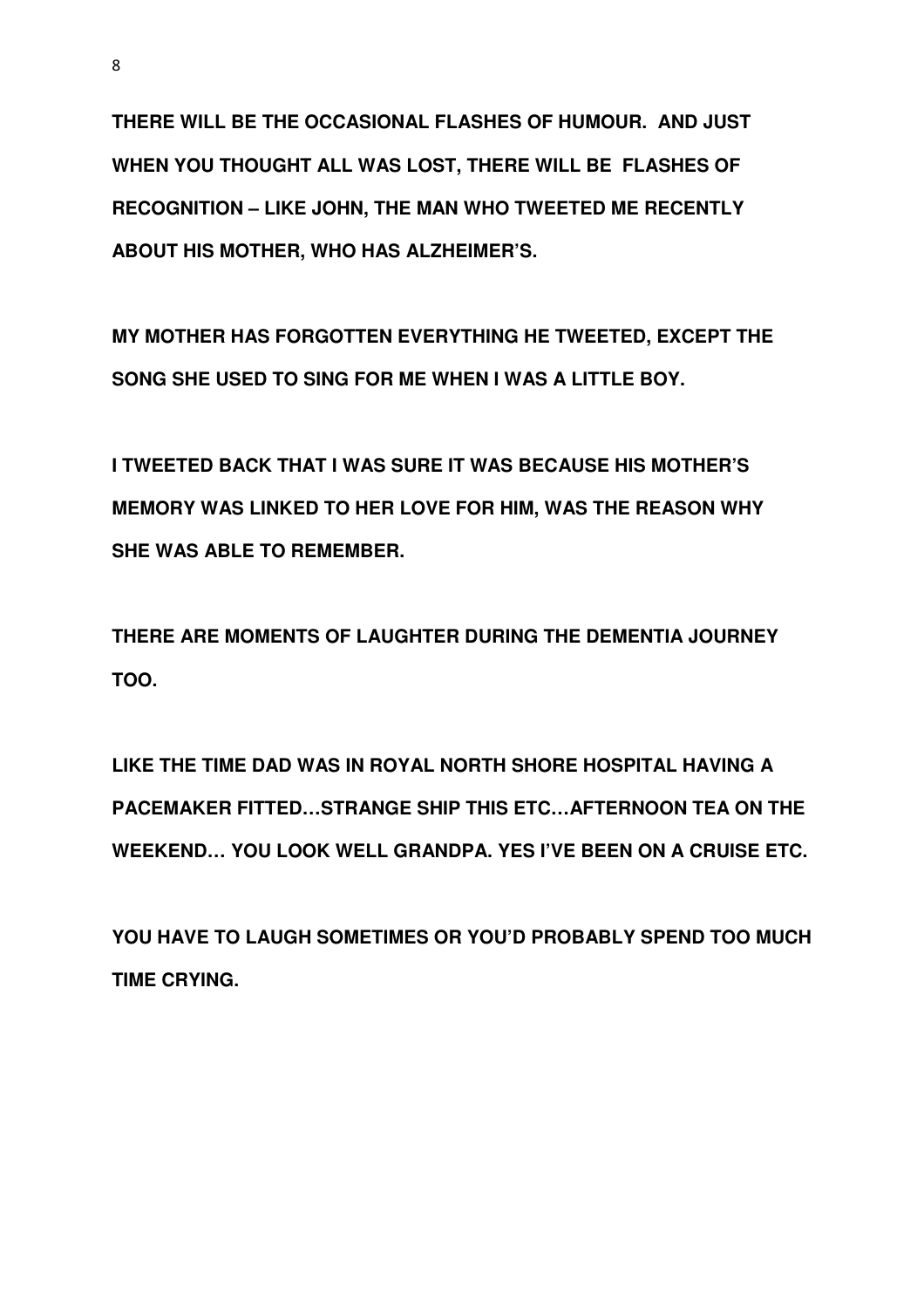**WHEN GLENN REES, THE CEO OF ALZHEIMER'S AUSTRALIA, FIRST MET ME FOR A COFFEE TO ASK IF I WOULD BE INTERESTED IN BECOMING PRESIDENT, I ASKED HIM IF THE JOB EVER DEPRESSED HIM.** 

**I FELT IT WAS IMPORTANT TO KNOW IF ALZHEIMER'S AUSTRALIA WAS AN ORGANISATION THAT WAS POSITIVE ABOUT ACHIEVING CHANGE AND A BETTER QUALITY OF LIFE FOR PEOPLE WITH DEMENTIA.** 

**GLENN SAID HE DIDN'T FIND IT DIFFICULT TO BE POSITIVE BECAUSE THERE WAS SO MUCH THAT WAS WONDERFUL IN THE RELATIONSHIPS HE SAW EVERY DAY IN THOSE LIVING WITH DEMENTIA.** 

**IT CONTRASTED WITH THE NIGHTLY HORROR STORIES ON THE TV NEWS. IT REINFORCED THE CONFIDENCE HE HAD IN THE EVERY DAY ABILITY OF PEOPLE TO COME TO TERMS WITH WHAT LIFE DEALT THEM.** 

**AND HE WENT ON TO SAY THAT THERE WAS SO MUCH HOPE IN MEDICAL AND SCIENTIFIC RESEARCH.**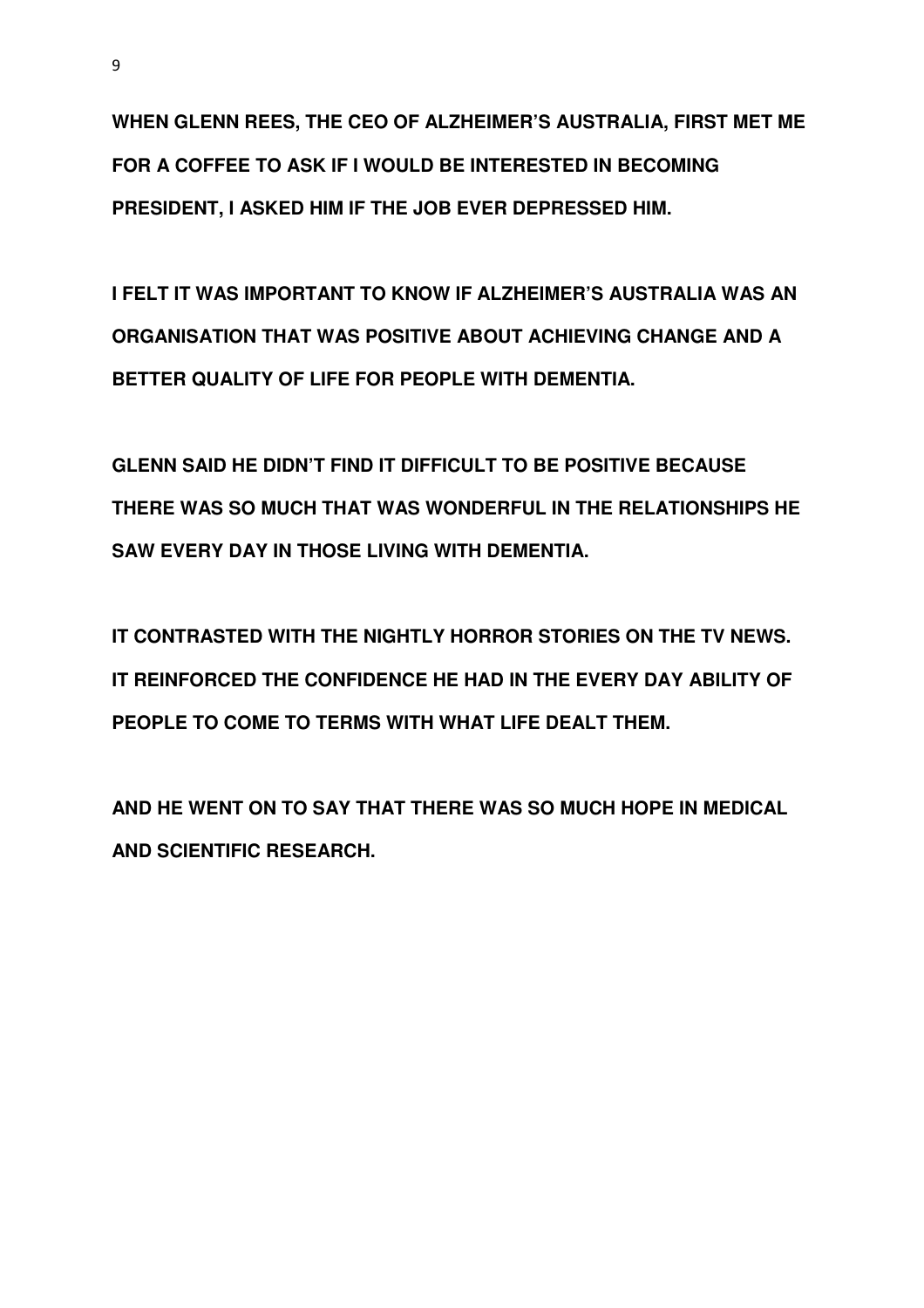**AFTER BEING PRESIDENT OF ALZHEIMER'S AUSTRALIA FOR TWO YEARS I FEEL MUCH THE SAME… BUT GLENN DIDN'T WARN ME THAT BEING PRESIDENT OF ALZHEIMER'S AUSTRALIA WOULD LEAD TO SOME INCREDIBLE MOMENTS…LIKE THE MARCH ON PARLIAMENT HOUSE, CANBERRA, TO LAUNCH OUR FIGHT DEMENTIA CAMPAIGN…500 PEOPLE WITH DEMENTIA, FAMILY CARERS, HEALTH PROFESSIONALS ETC.** 

**SUE PIETER'S HAWKE SHOWING US THE ROPES….VIRGIN MARCHER STORY.** 

**I DO HAVE A DEEP SEATED CONCERN ABOUT OUR SOCIETAL ATTITUDES TO DEMENTIA.** 

**THE OVERWHELMING EXPERIENCE OF PEOPLE WITH DEMENTIA AND THEIR FAMILY CARERS IS SOCIAL ISOLATION AND STIGMA. FAMILY CARERS AND PEOPLE WITH DEMENTIA WHO I MEET TELL ME THAT THE FIRST CONSEQUENCE OF THE DIAGNOSIS OF DEMENTIA WAS SOCIAL ISOLATION AND LOSS OF FAMILY AND FRIENDS.**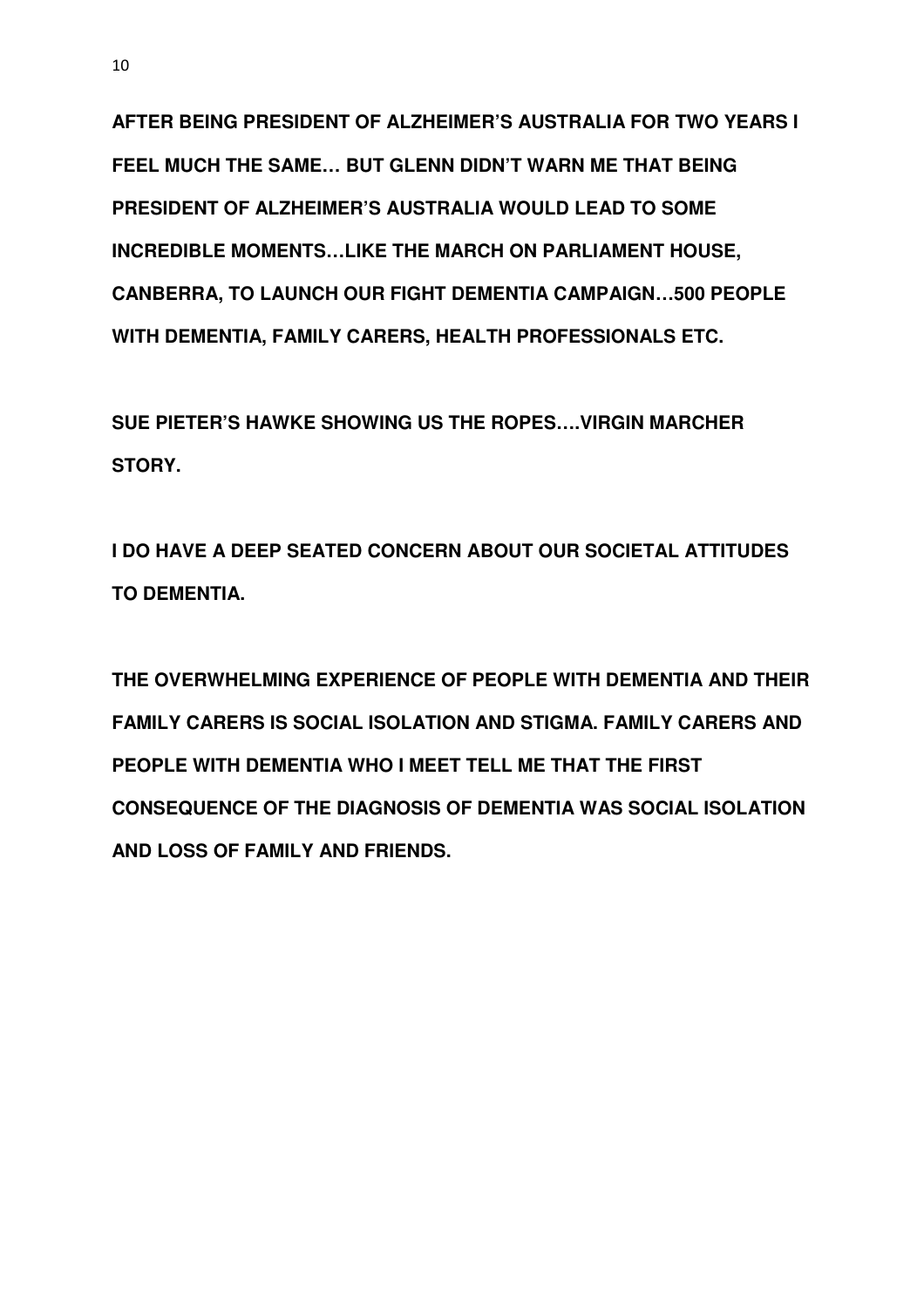**I THINK IN PART THIS IS BECAUSE OUR SOCIETAL ATTITUDES TO DEMENTIA HAVE BEEN FOUNDED ON THE MYTH THAT DEMENTIA IS AN INEVITABLE PART OF AGEING.** 

**SADLY IT SEEMS THAT DEMENTIA, LIKE AGEING MORE GENERALLY, PUTS OLDER PEOPLE INTO THE CATEGORY MARKED DISPOSABLE.** 

**WELL I FOR ONE, DO NOT FEEL OLD. AND I AM PRETTY SURE THAT THE MAJORITY OF OLDER AUSTRALIANS FEEL THE SAME. THERE ARE ALWAYS NEW CHALLENGES AND OPPORTUNITIES FOR US ALL.** 

**AND WHILE LIFE WILL NEVER BE THE SAME AFTER A DIAGNOSIS OF DEMENTIA, IT CAN GO ON FOR MANY YEARS. AND MANY OF THOSE YEARS CAN ENABLE THE INDIVIDUAL TO COMPLETE SOME OF THE THINGS THEY HAVE ALWAYS DREAMED OF DOING.** 

**FOR THE RECORD, DEMENTIA IS NOT A NATURAL PART OF AGEING. IT IS A CHRONIC DISEASE WHICH BRINGS ABOUT CHANGES IN THE BRAIN; CHANGES THAT WE CAN SEE IN IMAGEING.**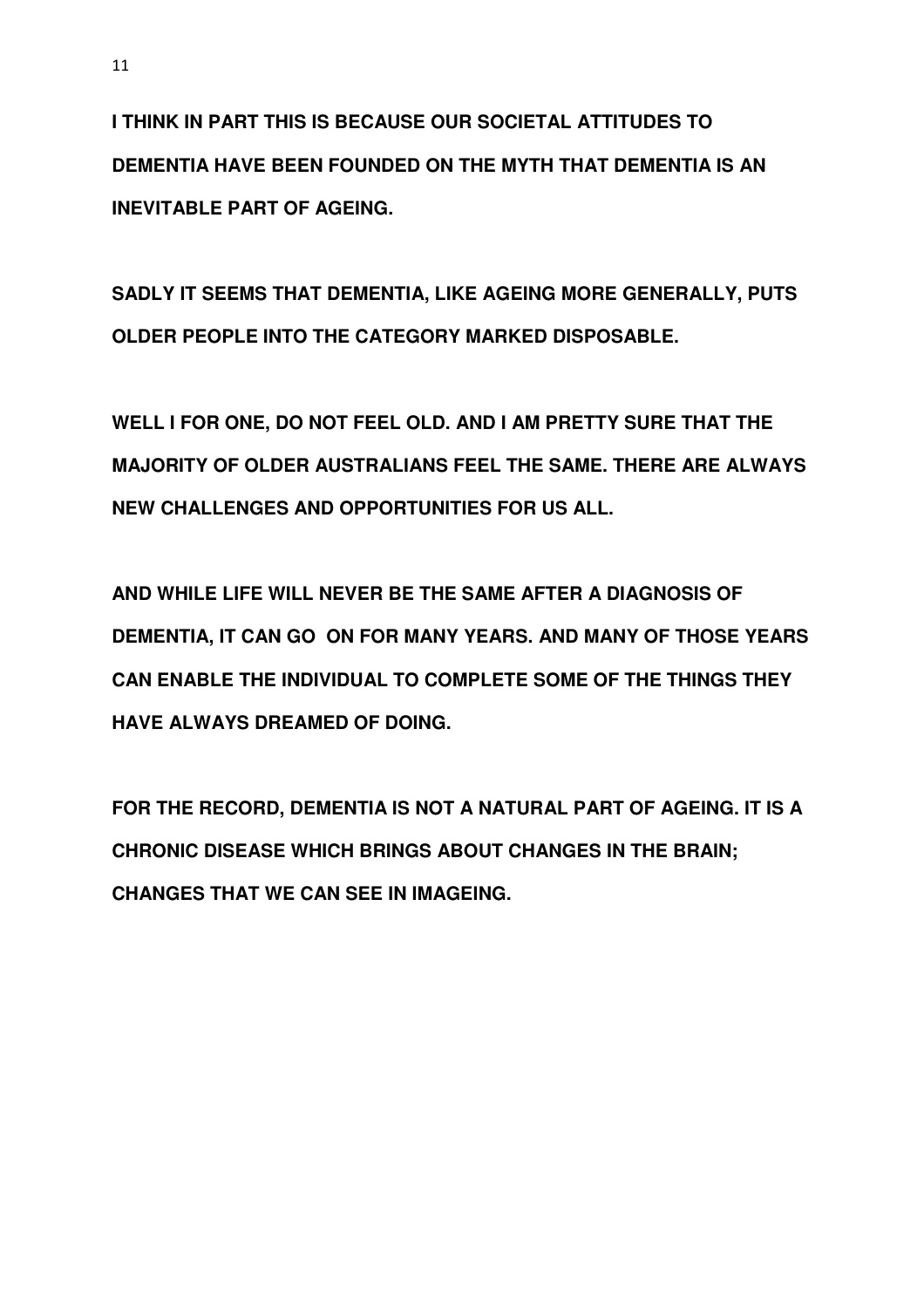**LAST AUGUST COMMONWEALTH AND STATE MINISTERS MADE DEMENTIA A NATIONAL HEALTH PRIORITY AREA. IT TOOK MORE THAN TEN YEARS OF SUSTAINED AND VIGOROUS ADVOCACY BY ALZHEIMER'S AUSTRALIA TO ACHIEVE THIS OUTCOME.** 

**MY BELIEF IS THAT THE INCORRECT ASSUMPTION THAT DEMENTIA IS A NATIONAL PART OF AGEING HAS BEEN PROFOUND IN SHAPING OUR COMMUNITY ATTITUDES.** 

**THE MARKET RESEARCH DONE BY ALZHEIMER'S AUSTRALIA LEAVES NO ROOM FOR DOUBT ABOUT THE NEGATIVITY ASSOCIATED WITH ATTITUDES TOWARDS PEOPLE WITH DEMENTIA.** 

**A NATIONAL POPULATION SURVEY IN 2011 FOUND THAT 44 PER CENT OF PEOPLE SURVEYED BELIEVE THAT PEOPLE WITH DEMENTIA ARE DISCRIMINATED AGAINST OR TREATED UNFAIRLY; 22 PER CENT OF THEM SAID THAT THEY WOULD FEEL UNCOMFORTABLE SPENDING TIME WITH SOMEBODY WHO HAD DEMENTIA.**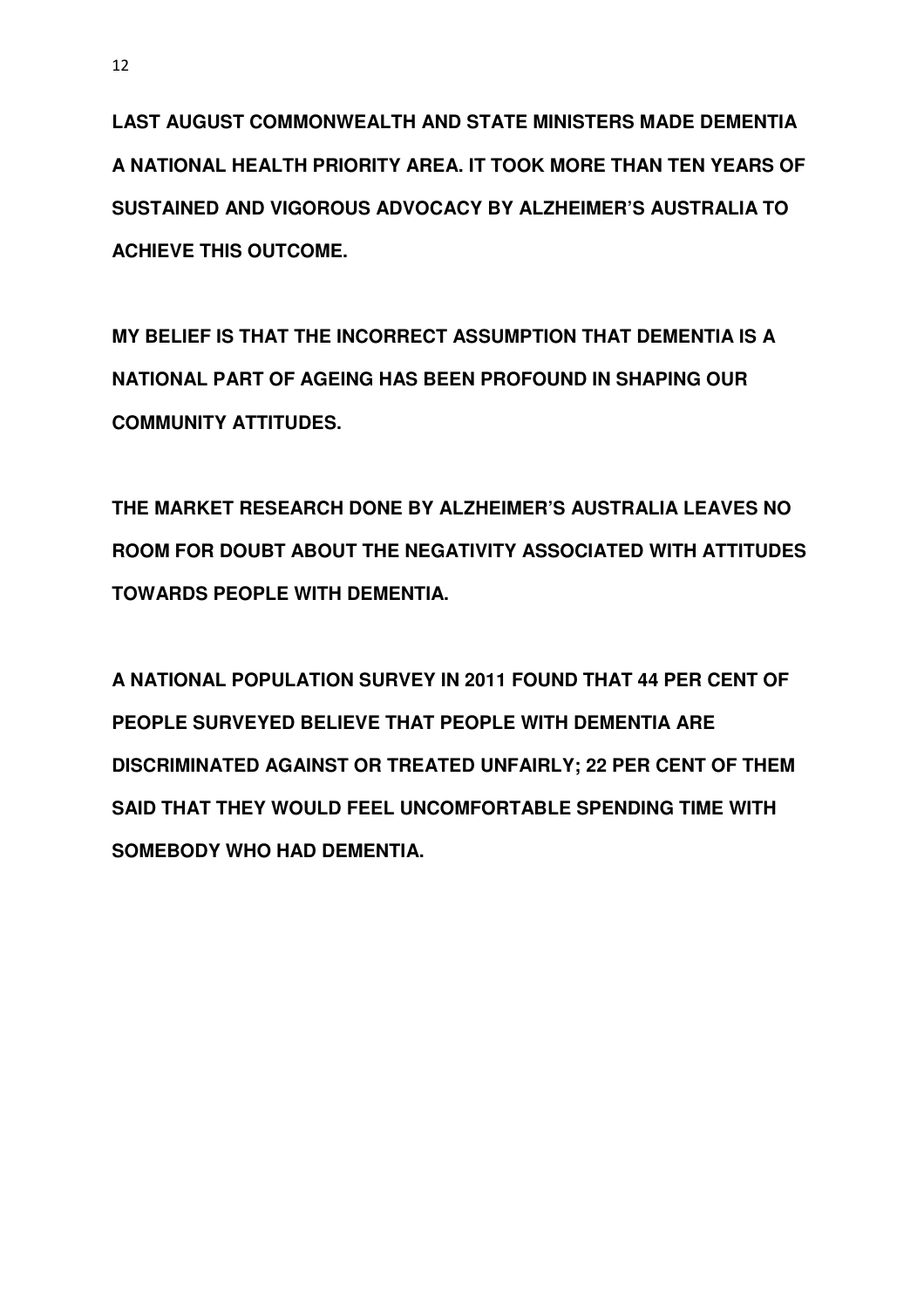**A STUDY LAST YEAR SHOWED THAT APPROXIMATELY ONE QUARTER OF THOSE SURVEYED WOULD AVOID SEEKING ASSISTANCE FOR MEMORY PROBLEMS. OF THOSE SURVEYED, 60 PER CENT INDICATED THAT IF THEY RECEIVED A DIAGNOSIS OF DEMENTIA, THEY WOULD FEEL A SENSE OF SHAME, AND NEARLY HALF SAID THEY WOULD BE HUMILIATED BY THE DIAGNOSIS OF DEMENTIA.** 

**IT IS UNACCEPTABLE FOR PEOPLE TO TURN THEIR BACKS ON THOSE WITH DEMENTIA BECAUSE THEY FEEL UNCOMFORTABLE.** 

**I WOULD LIKE TO SUGGEST THAT WE CAN ALL DO SOMETHING ABOUT THIS. WE CANNOT EXPECT GOVERNMENT TO DO EVERYTHING THROUGH FUNDING AWARENESS CAMPAIGNS.** 

**WE ALL HAVE A ROLE TO PLAY INCLUDING YOUR ORGANISATION AND YOUR MEMBERS IN PROMOTING ACTIVE SOCIAL ENGAGEMENT IN THE COMMUNITY BY PEOPLE WITH DEMENTIA AND THEIR FAMILY CARERS. WHAT BETTER WAY COULD THERE BE OF PROMOTING A BETTER UNDERSTANDING OF DEMENTIA THAN SOCIAL ENGAGEMENT WITH PEOPLE LIVING WITH DEMENTIA.**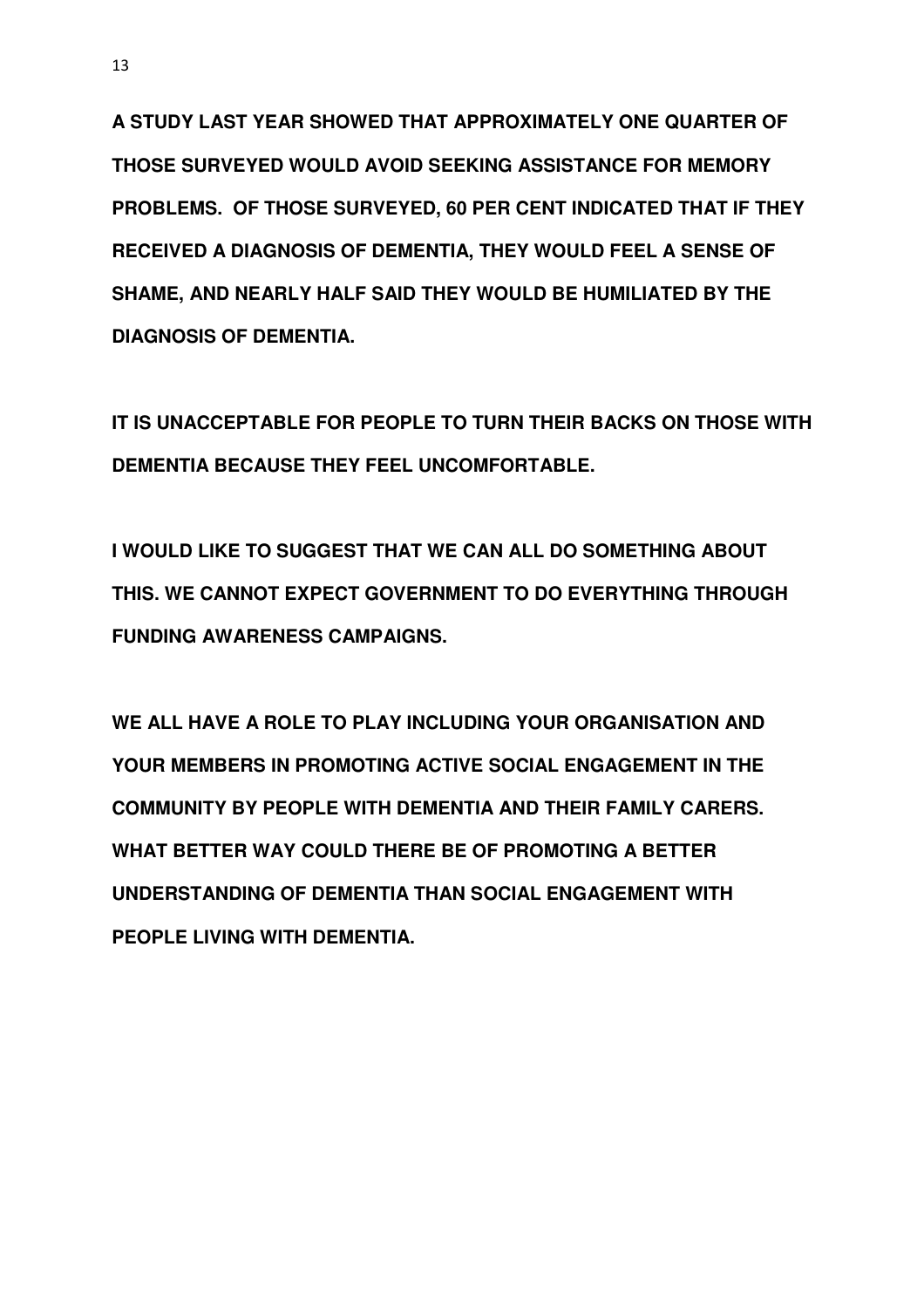**I'VE BEEN ASKED BY THE CONFERENCE ORGANISERS TO PUT FORWARD SOME IDEAS THAT FINANCIAL COUNSELLING AUSTRALIA AND ALZHEIMER'S AUSTRALIA MIGHT PURSUE IN PARTNERSHIP.** 

**LET ME BEGIN BY THROWING OUT A CHALLENGE OUT TO YOU ALL.** 

**DO YOU CONSIDER YOURSELVES TO BE A DEMENTIA-FRIENDLY INDUSTRY? AND IF NOT, WHAT DO YOU THINK IT WOULD TAKE TO MAKE YOUR INDUSTRY AND YOUR INDIVIDUAL ORGANISATIONS MORE DEMENTIA- FRIENDLY?** 

**AT OUR BIENNIAL ALZHEIMER'S AUSTRALIA CONFERENCE IN HOBART LAST WEEK I LAUNCHED TWO NEW PUBLICATIONS; ONE ON DEMENTIA-FRIENDLY SOCIETIES AND THE OTHER ON CREATING DEMENTIA- FRIENDLY ORGANISATIONS.** 

**BOTH PUBLICATIONS HAVE A COMMON THEME OF PROMOTING SOCIAL ENGAGEMENT FOR BOTH THE PERSON WITH DEMENTIA AND THEIR FAMILY CARERS.**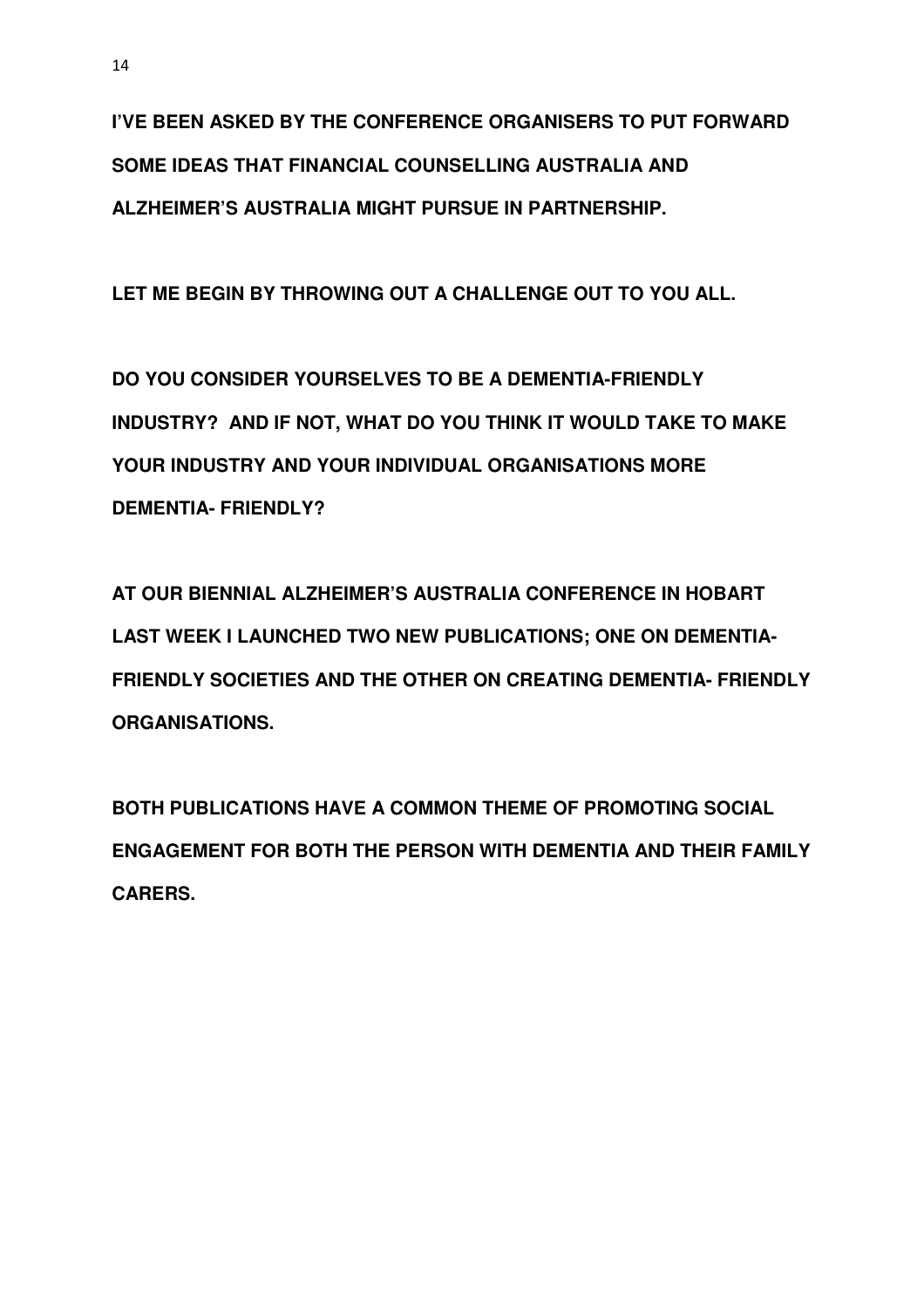**THE OPPORTUNITY TO CREATE DEMENTIA-FRIENDLY SOCIETIES HAS TAKEN ROOT OVERSEAS ESPECIALLY IN THE UNITED KINGDOM AND BELGIUM. IT'S AN EXCITING IDEA BECAUSE IT SEEKS TO PROMOTE LOCAL INITIATIVES THAT DEVELOP SOCIAL AND PHYSICAL ENVIRONMENTS THAT ARE DEMENTIA FRIENDLY.** 

**IT IS THE CONCEPT OF DEMENTIA-FRIENDLY ORGANISATIONS THAT I WOULD LIKE TO FOCUS MORE ON NOW.** 

**IN 2005 AT A NATIONAL CONSUMER SUMMIT AT PARLIAMENT HOUSE IN CANBERRA, CONSUMERS PUT FORWARD THE IDEA OF A COGNITIVE IMPAIRMENT SYMBOL THAT WOULD IDENTIFY AN ORGANISATION OR SERVICE THAT HAS STAFF TRAINED TO ASSIST PEOPLE WITH COGNITIVE IMPAIRMENT.** 

**THE CENTRAL FEATURE OF THIS APPROACH IS THAT THE ORGANISATION INVOLVED, BE IT HOSPITALS, BANKS, FINANCIAL COUNSELLORS OR CENTRELINK MAKES A COMMITMENT TO TRAIN AND EDUCATE STAFF ABOUT DEMENTIA AND ON THE BEST WAY TO COMMUNICATE TO INDIVIDUALS WHO HAVE A COGNITIVE IMPAIRMENT.**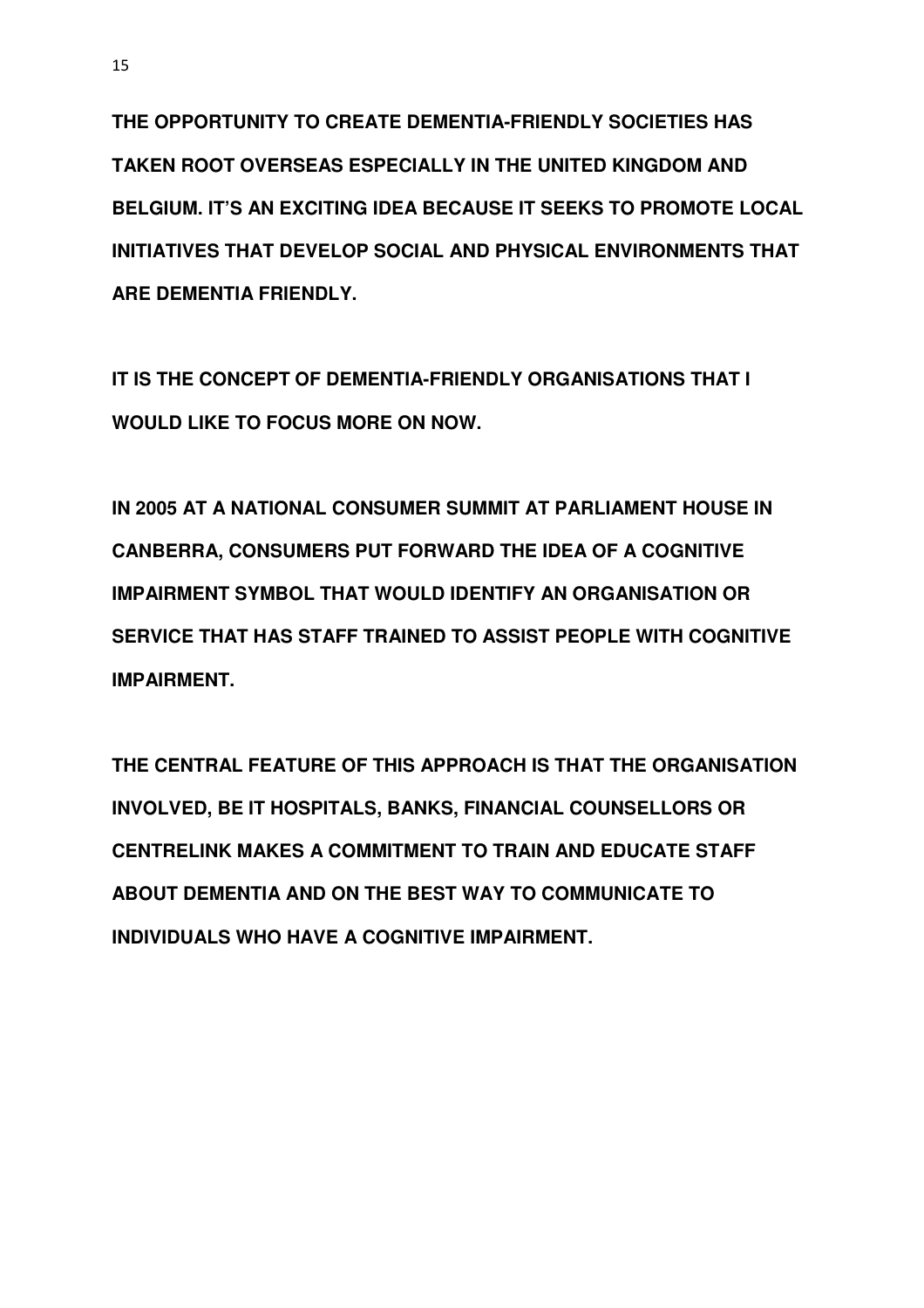**A START HAS ALREADY BEEN MADE. BALLARAT HEALTH SERVICES IN VICTORIA HAS DONE WONDERFUL WORK USING A SYMBOL FOR COGNITIVE IMPAIRMENT.** 

**THIS APPROACH HAS BEEN EXTENDED TO MORE THAN 20 HOSPITALS IN VICTORIA AND IMPROVED OUTCOMES HAVE BEEN REPORTED FOR PATIENTS AS WELL AS HEALTH STAFF.** 

**LET ME BE CLEAR THAT THE SYMBOL IS TO IDENTIFY A DEMENTIA FRIENDLY ORGANISATION, NOT THE INDIVIDUAL. IT IS A MATTER OF INDIVIDUAL CHOICE WHETHER THE INDIVIDUAL CHOOSES TO SELF IDENTIFY AND MAKE USE OF THE SERVICE.** 

**IN THE HOSPITAL ENVIRONMENT THE BENEFITS OF STAFF KNOWING THAT THE PERSON MAY HAVE A COGNITIVE IMPAIRMENT ARE ALL TOO OBVIOUS. FREQUENTLY BECAUSE THERE IS A FAILURE TO IDENTIFY PEOPLE WITH COGNITIVE IMPAIRMENT IN THE ACUTE CARE SETTING, THE CONSEQUENCE IS INCREASED FALLS, DELLUSION, AND MALNUTRITION. WE KNOW FROM FAMILY CARERS AND PEOPLE WITH DEMENTIA THAT THEY SOMETIMES STRUGGLE TO ACCESS CENTRELINK AND AN UNDERSTANDING OF THEIR ENTITLEMENTS AND HOW TO ACCESS THEM.**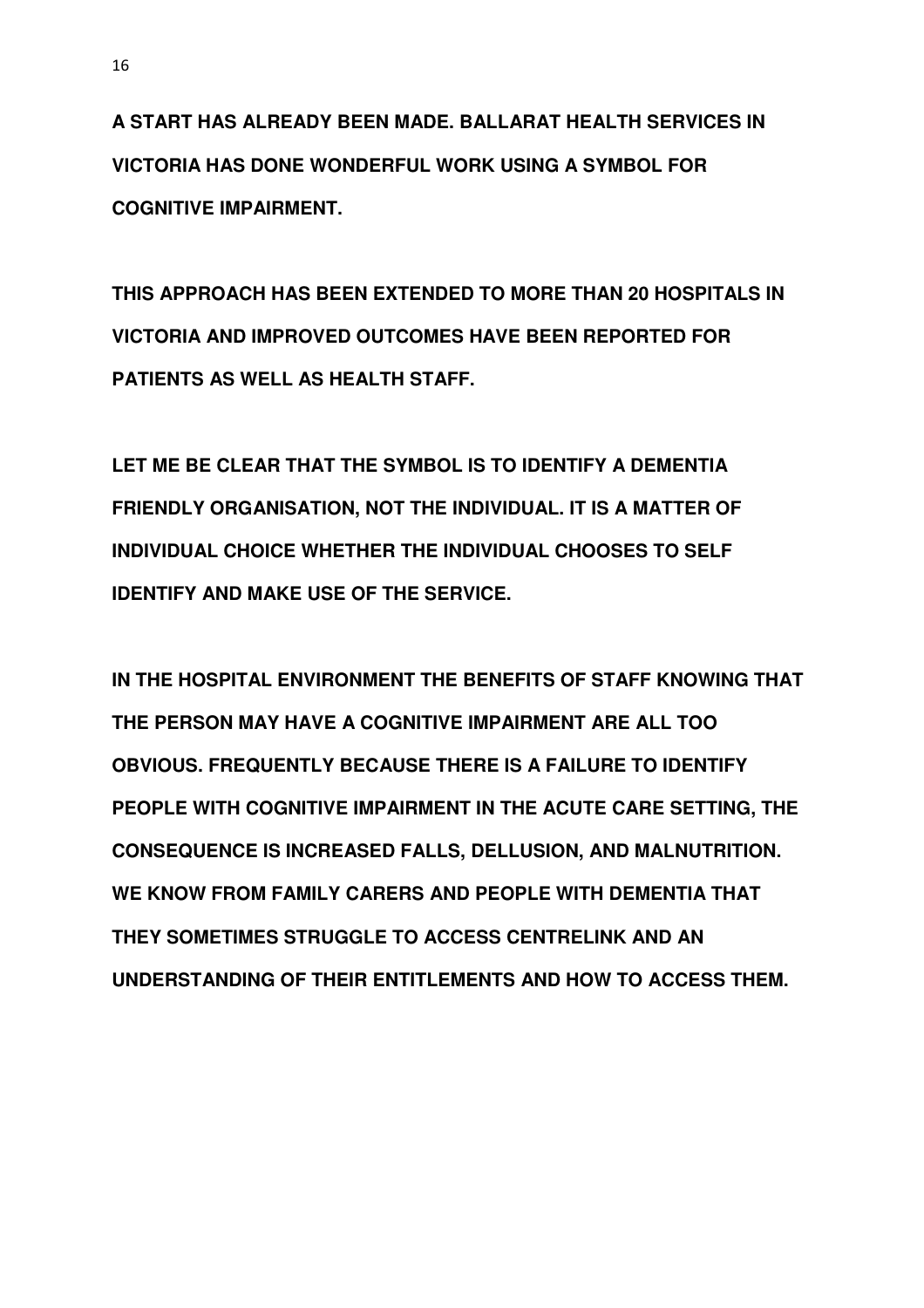**THE TRAINING REQUIRED FOR STAFF IS A BETTER UNDERSTANDING OF DEMENTIA AND IN PARTICULAR, ON HOW TO COMMUNICATE WITH PEOPLE WITH COGNITIVE IMPAIRMENT.** 

**AS FINANCIAL COUNSELLORS, YOU'RE AWARE OF THE IMPORTANCE OF LANGUAGE AND GOOD COMMUNICATION.** 

**SO I HOPE YOU WILL CONSIDER BECOMING A DEMENTIA-FRIENDLY ORGANISATION AND PROMOTE THE CONCEPT AMONG YOUR MEMBERS.** 

**MY SECOND THOUGHT IS ABOUT ACTIVELY PROMOTING THE IMPORTANCE OF PLANNING NOT ONLY INDIVIDUAL'S FINANCIAL AFFAIRS, BUT TO THINK ABOUT APPOINTING SOMEONE AS POWER OF ATTORNEY.** 

**IT IS ESSENTIAL THAT PEOPLE UNDERSTAND THE NECESSITY OF ORGANISING THEIR FINANCIAL AND LEGAL AFFAIRS WHILE THEY STILL HAVE THE CAPACITY TO DO SO.**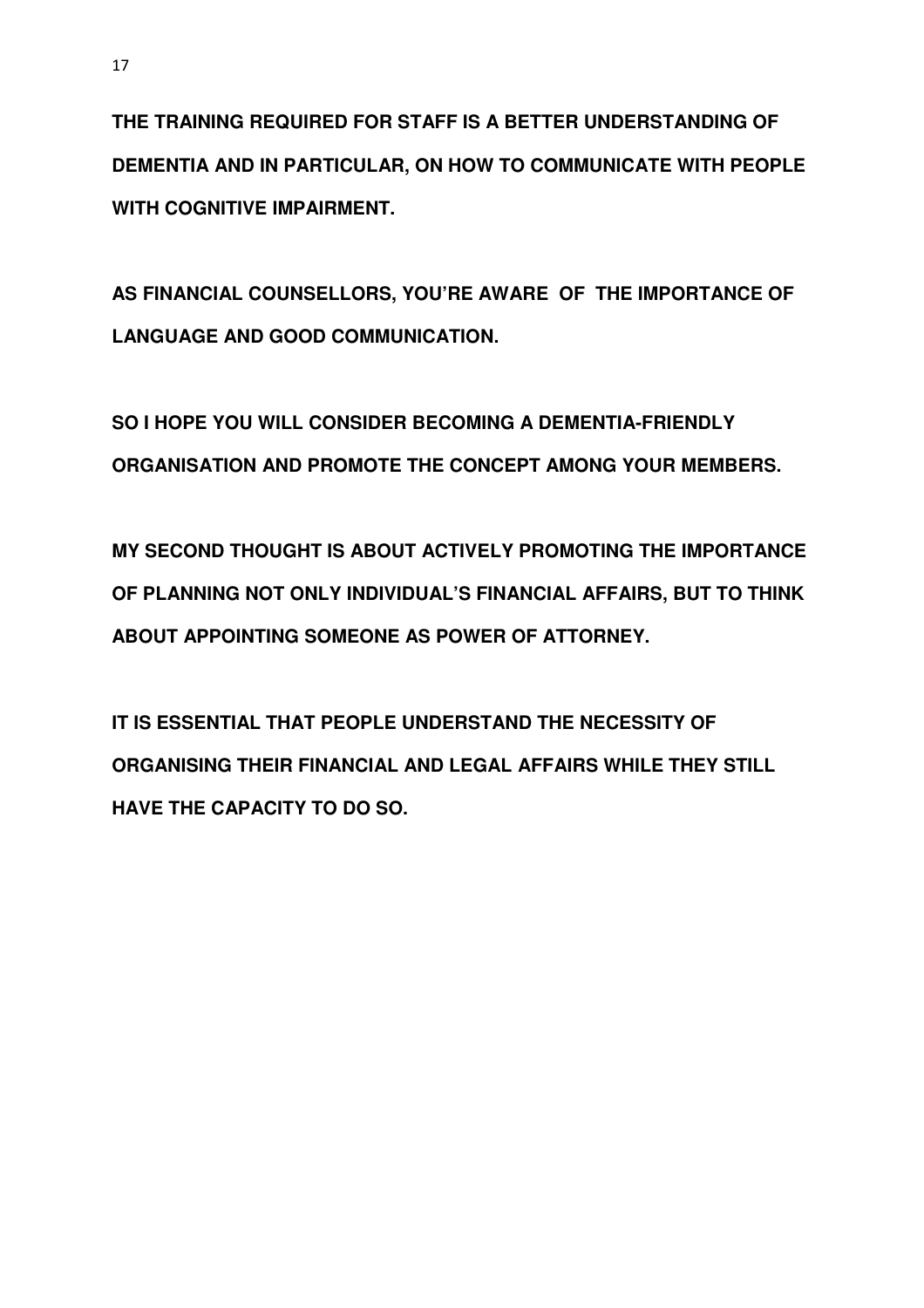**WE KNOW ONLY TOO WELL THAT MOST PEOPLE PUT OFF MAKING WILLS FOR AS LONG AS THEY CAN; THEY DO THE SAME ABOUT CONSIDERING APPOINTING A POWER OF ATTORNEY AND END OF LIFE ISSUES GENERALLY.** 

**ALZHEIMER'S AUSTRALIA HAS DONE MUCH WORK IN THIS AREA AND WE HOPE THAT IN THE COMING MONTHS TO LAUNCH A WEBSITE THAT WILL MAKE IT EASIER FOR PEOPLE TO UNDERSTAND THE IMPORTANCE OF THESE ISSUES AND HOW TO GO ABOUT PUTTING THEIR AFFAIRS IN ORDER..** 

**OF COURSE, THE TASK, IS NOT MADE ANY EASIER BY THE DIFFERENT LEGAL PROVISIONS IN OUR STATES AND TERRITORIES AND THE CONFUSING AND DIFFERENT TERMINOLOGY THAT'S SO OFTEN USED. IT SEEMS TO ME WE HAVE A COMMON INTEREST IN THESE ISSUES AND WE WOULD BE INTERESTED IN COLLABORATING WITH YOU TO ACHIEVE BETTER OUTCOMES.**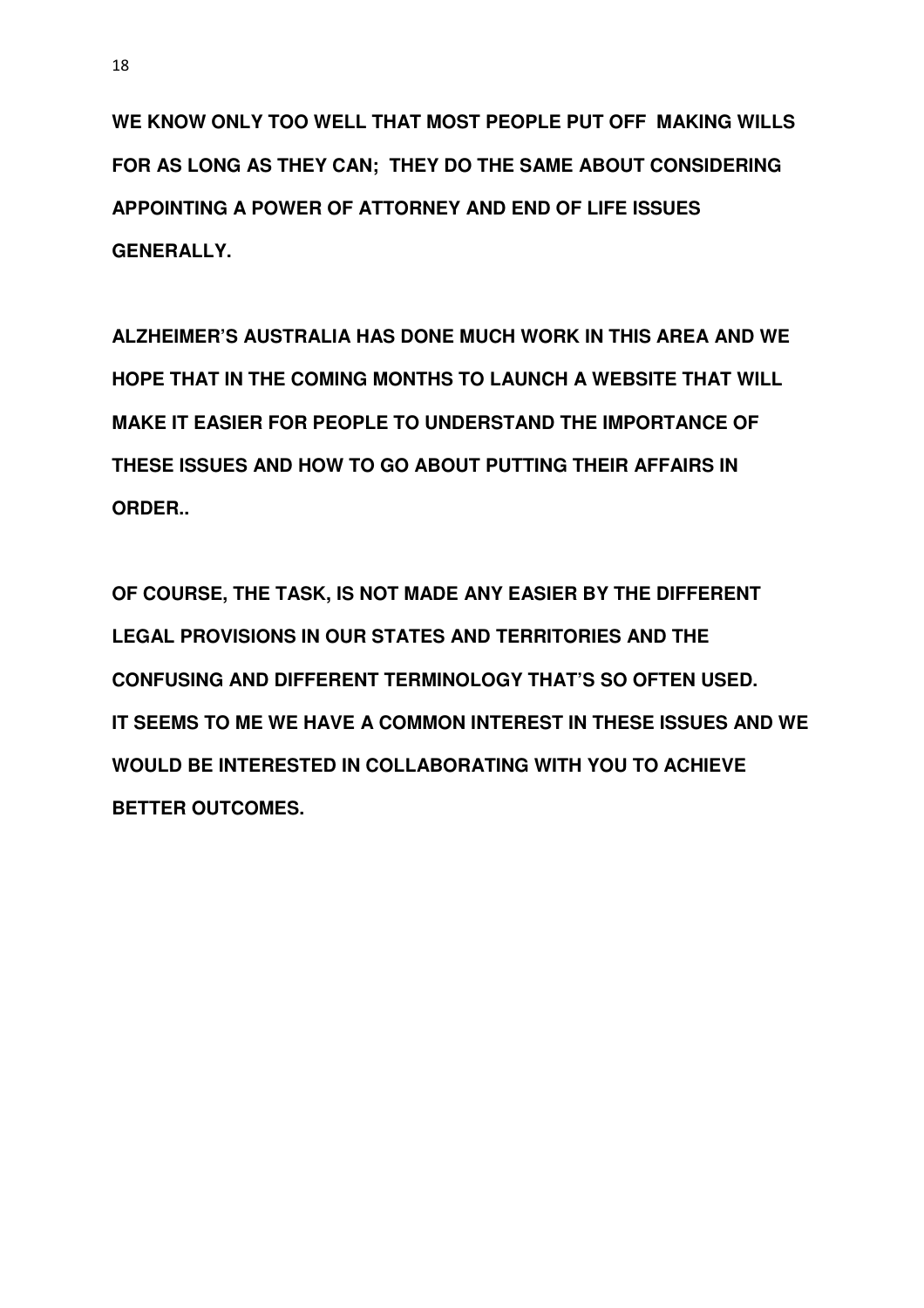**PEOPLE WITH DEMENTIA DO WORRY ABOUT THEIR FINANCES…SOMETIMES BECAUSE THEY LOSE THEIR ABILITY TO BE NUMERATE PEOPLE TAKE ADVANTAGE OF THEM TOO.** 

**MY FATHER FREQUENTLY WORRIED ABOUT HIS FINANCES. HE'D RING ME IN AN AGITATED STATE. I HAVE NO MONEY. YES YOU DO DAD. EVERYTHING IS FINE…BUT WHEN HE WAS IN ONE OF THOSE MOODS NOTHING COULD PLACATE HIM.** 

**SO I USED TO ARRANGE FOR THE MAN WHO HAD HIS POWER OF ATTORNEY, WHO WAS ALSO AN ACCOUNTANT, TO COME AND CALL ON HIM TO REASSURE HIM EVERYTHING WAS FINE.** 

**IT ALWAYS WORKED. DAD WOULD RING ME TO REPORT THAT THE CHAIRMAN OF THE BOARD HAD BEEN TO SEE HIM, AND HIS FINANCES WERE IN GOOD SHAPE.** 

**THE THIRD SUGGESTION TODAY CONCERNS THE NEED FOR OLDER PEOPLE AND THEIR FAMILIES TO HAVE GOOD ADVICE ON HOW TO ARRANGE THEIR AFFAIRS IN RESPECT OF AGED CARE.**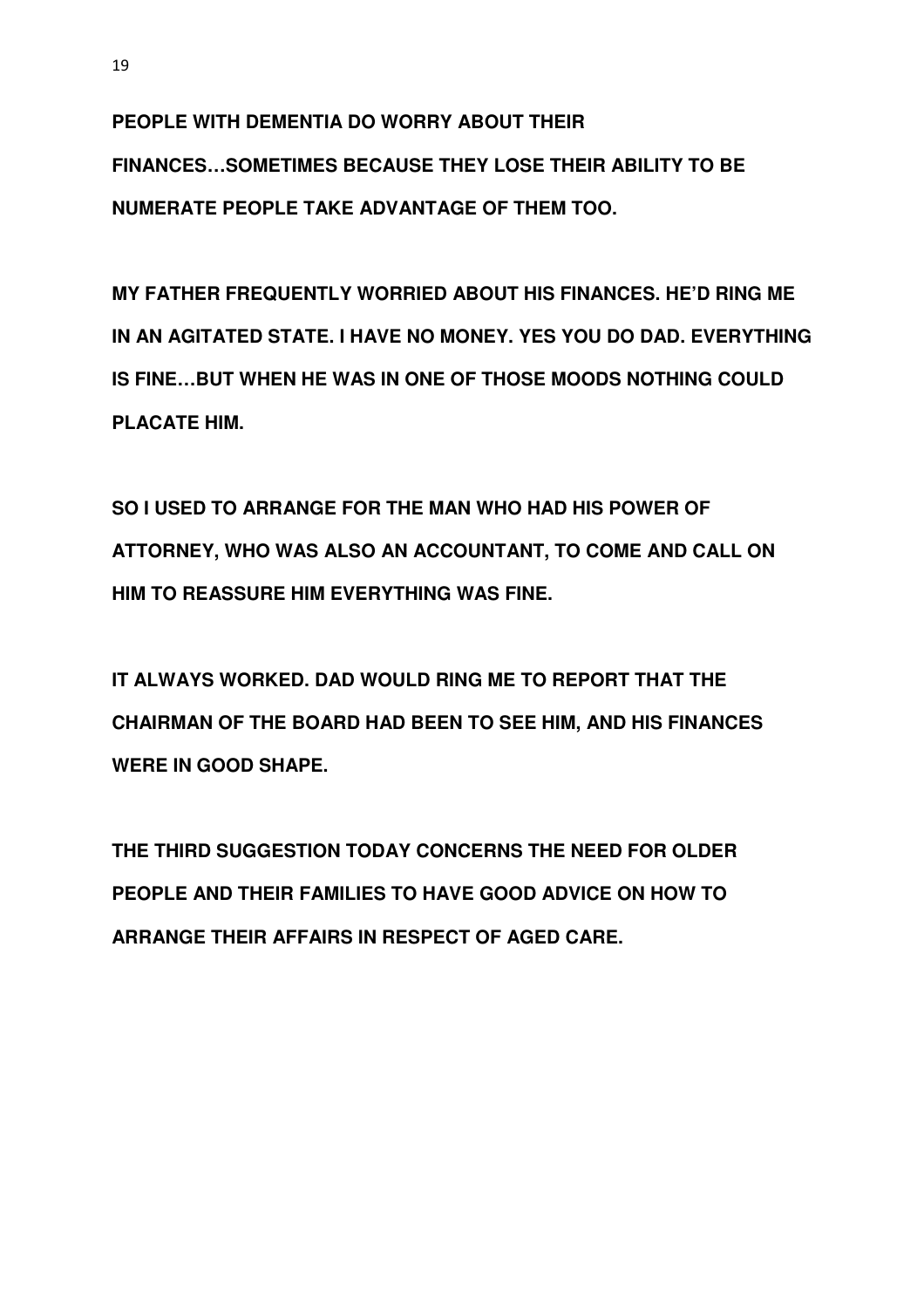**THE USER CHARGING SYSTEM IN RELATION TO AGED CARE SERVICES IS ALREADY COMPLEX, NOT LEAST IN ITS RELATIONSHIP TO THE SOCIAL SECURITY SYSTEM. IT IS AN AREA WHERE MANY OLDER PEOPLE AND THEIR FAMILIES WILL LOOK FOR ADVICE.** 

**MY FEELING IS THAT THE DIFFICULTIES THAT OLDER PEOPLE HAVE IN THIS RESPECT WILL ONLY BECOME MORE DIFFICULT AS GOVERNMENTS CHANGE THE RULES AND INCREASE USER CHARGES IN AN EFFORT TO REDUCE GOVERNMENT SPENDING AND COMMITMENT.** 

**I ASSUME THAT MOST OF YOU WILL BE AWARE OF THE MAJOR CHANGES PROPOSED IN USER CHARGES FOR AGED CARE AS A CONSEQUENCE OF THE LIVING LONGER. LIVING BETTER. AGED CARE REFORMS.** 

**WHILE THEY HOLD OUT THE PROMISE OF GREATER EQUITY IN THE WAY CHARGES ARE MADE, THEY WILL ALSO RESULT IN HIGHER LEVELS OF USER CHARGES AND IMPORTANT CHANGES IN RESPECT OF HOW ASSETS ARE TREATED.**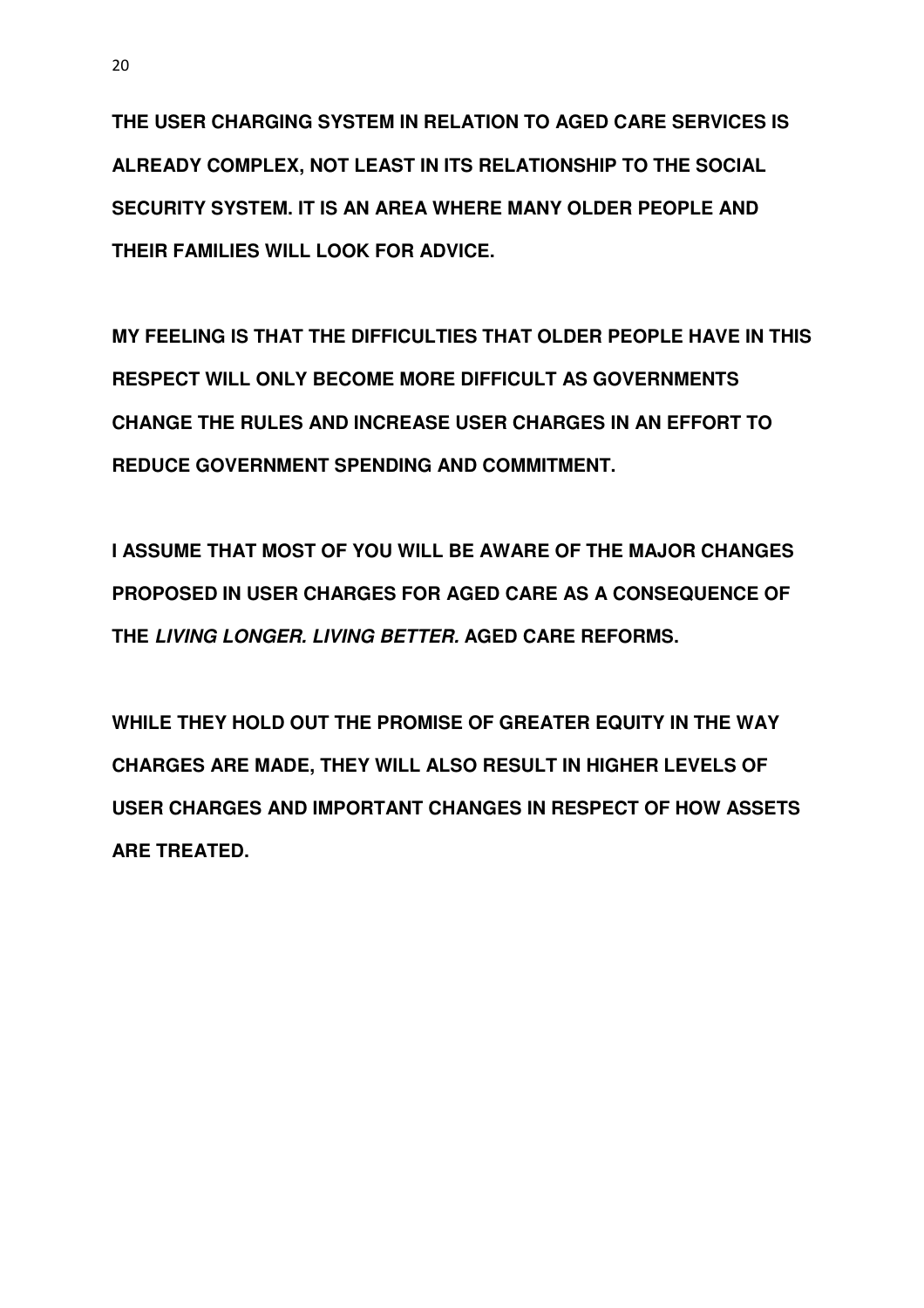**IT IS NOT MY INTENTION TO EXPLORE THE COMPLEXITY OF THESE CHANGES TODAY BUT RATHER THE IMPORTANCE OF ENSURING THAT OLDER PEOPLE AND THEIR FAMILIES HAVE ACCESS TO GOOD ADVICE.** 

**AGAIN I AM SURE THIS IS AN AREA THAT WE COULD WORK WITH YOU AND PERHAPS WITH OTHER ORGANISATIONS SUCH AS THE COUNCIL ON THE AGEING.** 

**LASTLY, I HOPE YOU WILL SHARE THE PASSION I HAVE TO INCREASE INVESTMENT IN DEMENTIA RESEARCH. IT IS OUR HOPE FOR THE FUTURE. AND WHAT COULD BE A MORE WORTHWHILE OBJECTIVE THAN WORKING TOWARDS A WORLD WITHOUT DEMENTIA.** 

**WITH INVESTMENT IN RESEARCH WE WILL BE ABLE TO BETTER IDENTIFY THE RISK OF DEMENTIA AND DEVELOPING INTERVENTIONS THAT WILL DELAY THE PROGRESSION OF THE DISEASE SO THAT A DEMENTIA-FREE LIFE BECOMES POSSIBLE FOR MORE PEOPLE.**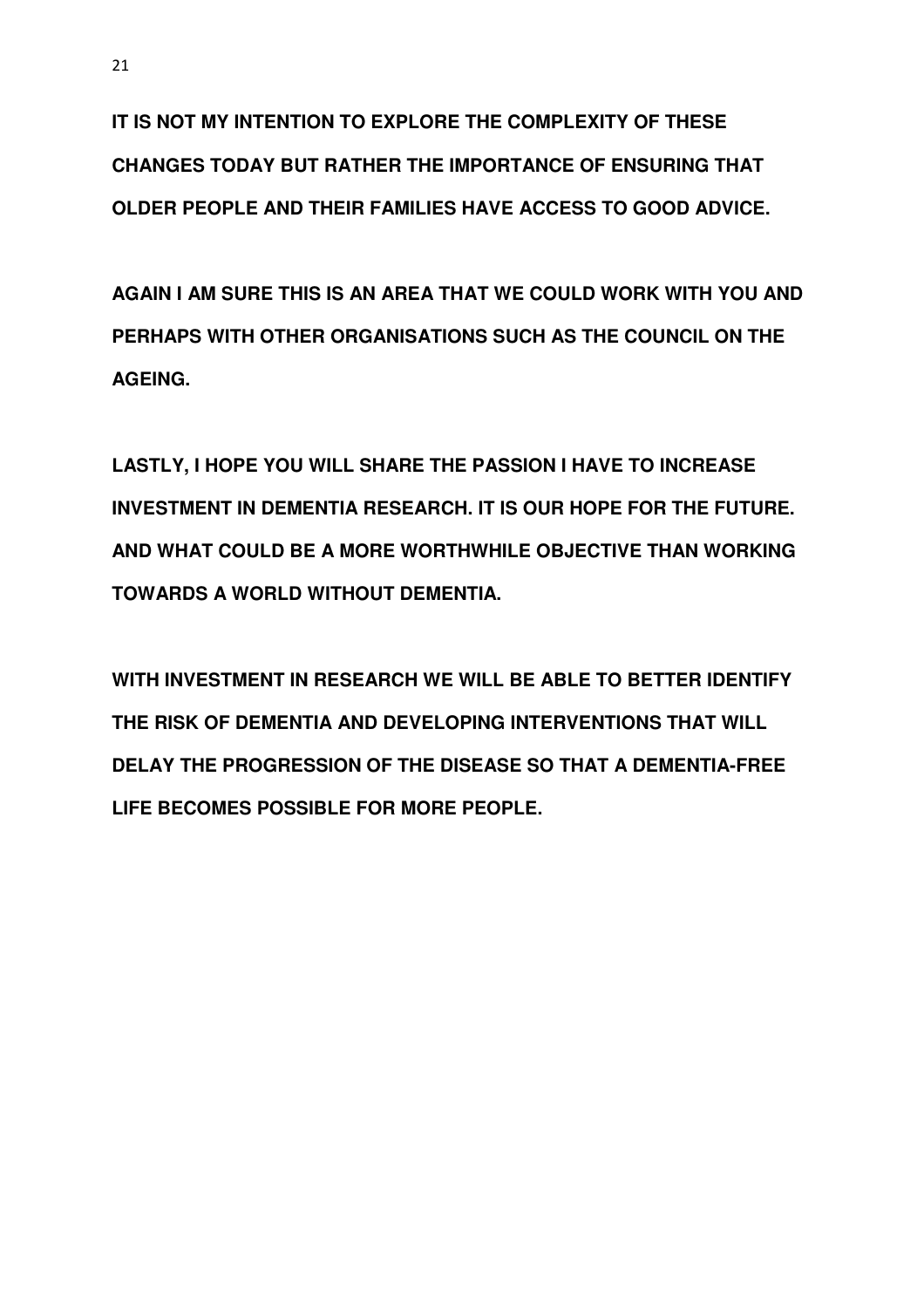**IF THE ONSET OF DEMENTIA COULD BE DELAYED BYJUST FIVE YEARS, THE NUMBER OF PEOPLE WITH DEMENTIA COULD BE REDUCED BY ONE THIRD BY 2050.** 

**IN 2012-2013 THE NATIONAL HEALTH AND MEDICAL RESEARCH COUNCIL ALLOCATED \$21.5 MILLION FOR DEMENTIA RESEARCH COMPARED WITH \$162 MILLION ON CANCER RESEARCH, \$94 MILLION ON CARDIOVASCULAR DISEASE AND \$63 ON DIABETES RESEARCH.** 

**THIS IS SIMPLY NOT GOOD ENOUGH. IF AUSTRALIA IS SERIOUS ABOUT TACKLING THE ISSUE OF DEMENTIA, IT SEEMS TO ME THAT PUBLIC HEALTH POLICY REGARDING RESEARCH FUNDING NEEDS A DRAMATIC OVERHAUL IF IT IS TO ADDRESS THE HEALTH CONCERNS OF AUSTRALIANS WHO HAVE A CHRONIC DISEASE SUCH AS DEMENTIA.** 

**THROUGH THE ALZHEIMER'S AUSTRALIA DEMENTIA RESEARCH FOUNDATION, WE AIM TO MAKE A VITAL CONTRIBUTION TO DEMENTIA RESEARCH BY INCREASING CAPACITY IN DEMENTIA RESEARCH AND ASSISTING THE CAREERS OF EMERGING AND PROMISING RESEARCHERS.**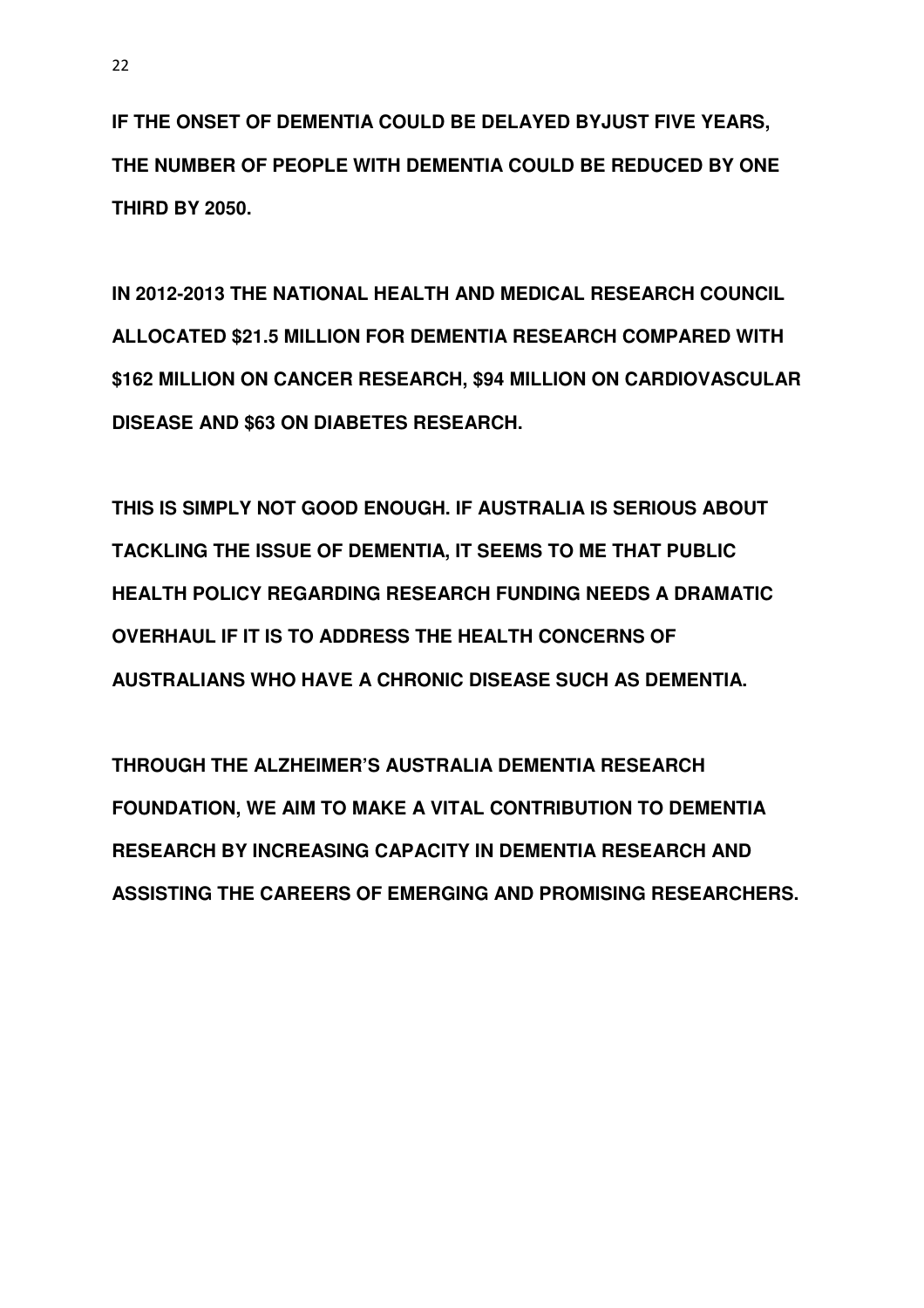**ON YOUR WAY TODAY, PEOPLE WILL BE HANDING OUT SOME PUBLICATIONS ABOUT THE WORK OF OUR RESEARCH FOUNDATION. PLEASE TAKE ONE AND PERHAPS YOU WILL HAVE AN OPPORTUNITY IN YOUR WORK TO ENCOURAGE PEOPLE THINKING ABOUT THEIR FINANCES, TO INCLUDE DEMENTIA RESEARCH IN THE PRIORITIES THEY DECIDE.** 

**WE ARE LIVING IN A TIME WHEN THEIR ARE EXCITING OPPORTUNITIES TO CHANGE SOCIETAL ATTITUDES TO AGEING AND IN PARTICULAR TO GIVE PEOPLE WITH DEMENTIA A BETTER QUALITY OF LIFE.** 

**I HOPE I HAVE HELPED GIVE YOU A FEW INSIGHTS INTO DEMENTIA AND. THAT AS A CONSEQUENCE OF THIS SESSION, THERE WILL BE OPPORTUNITIES FOR ALZHEIMER'S AUSTRALIA TO WORK WITH FCA ON PROMOTING THE CONCEPT OF DEMENTIA-FRIENDLY ORGANISATIONS, PROMOTING THE IMPORTANCE OF FINANCIAL AND LEGAL PLANNING AND END OF LIFE ISSUES AND ASSISTING A BETTER UNDERSTANDING OF HOW PEOPLE SHOULD THINK ABOUT THE NEW USER CHARGING REGIMES IN AGED CARE.**